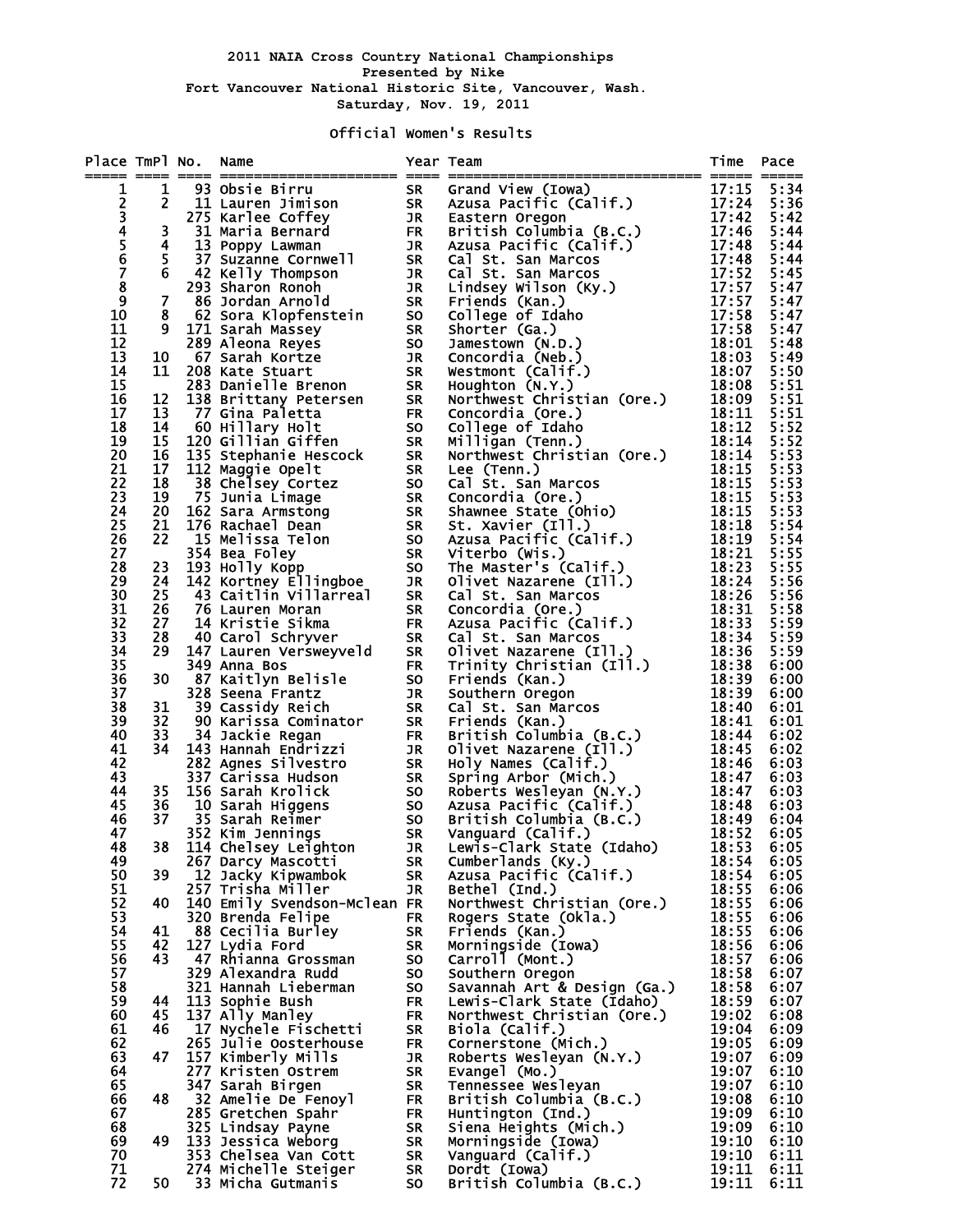| 73         |  |  |  | 6:11         |
|------------|--|--|--|--------------|
| 74         |  |  |  | 6:11         |
| 75         |  |  |  | 6:12         |
| 76         |  |  |  | 6:12<br>6:12 |
| 77<br>78   |  |  |  | 6:12         |
| 79         |  |  |  | 6:12         |
| 80         |  |  |  | 6:12         |
| 81         |  |  |  | 6:13         |
| 82         |  |  |  | 6:13         |
| 83         |  |  |  | 6:13         |
| 84         |  |  |  | 6:13         |
| 85<br>86   |  |  |  | 6:13<br>6:13 |
| 87         |  |  |  | 6:14         |
| 88         |  |  |  | 6:14         |
| 89         |  |  |  | 6:14         |
| 90         |  |  |  | 6:14         |
| 91         |  |  |  | 6:14         |
| 92         |  |  |  | 6:15         |
| 93<br>94   |  |  |  | 6:15<br>6:15 |
| 95         |  |  |  | 6:15         |
| 96         |  |  |  | 6:15         |
| 97         |  |  |  | 6:15         |
| 98         |  |  |  | 6:16         |
| 99         |  |  |  | 6:16         |
| 100        |  |  |  | 6:16         |
| 101        |  |  |  | 6:16         |
| 102        |  |  |  | 6:16         |
| 103<br>104 |  |  |  | 6:17<br>6:17 |
| 105        |  |  |  | 6:17         |
| 106        |  |  |  | 6:17         |
| 107        |  |  |  | 6:17         |
| 108        |  |  |  | 6:17         |
| 109        |  |  |  | 6:17         |
| 110        |  |  |  | 6:17         |
| 111        |  |  |  | 6:17         |
| 112<br>113 |  |  |  | 6:18         |
| 114        |  |  |  | 6:18<br>6:18 |
| 115        |  |  |  | 6:18         |
| 116        |  |  |  | 6:18         |
| 117        |  |  |  | 6:19         |
| 118        |  |  |  | 6:19         |
| 119        |  |  |  | 6:19         |
| 120        |  |  |  | 6:19         |
| 121<br>122 |  |  |  | 6:19<br>6:19 |
| 123        |  |  |  | 6:19         |
| 124        |  |  |  | 6:19         |
| 125        |  |  |  | 6:19         |
| 126        |  |  |  | 6:19         |
| 127        |  |  |  | 6:20         |
| 128        |  |  |  | 6:20         |
| 129        |  |  |  | 6:20         |
| 130<br>131 |  |  |  | 6:20<br>6:20 |
| 132        |  |  |  | 6:21         |
| 133        |  |  |  | 6:21         |
| 134        |  |  |  | 6:21         |
| 135        |  |  |  | 6:21         |
| 136        |  |  |  | 6:21         |
| 137        |  |  |  | 6:21         |
| 138        |  |  |  | 6:22         |
| 139<br>140 |  |  |  | 6:22<br>6:22 |
| 141        |  |  |  | 6:22         |
| 142        |  |  |  | 6:22         |
| 143        |  |  |  | 6:22         |
| 144        |  |  |  | 6:22         |
| 145        |  |  |  | 6:22         |
| 146        |  |  |  | 6:22         |
| 147        |  |  |  | 6:22         |
| 148<br>149 |  |  |  | 6:22         |
| 150        |  |  |  | 6:23<br>6:23 |
| 151        |  |  |  | 6:23         |
| 152        |  |  |  | 6:23         |
| 153        |  |  |  | 6:23         |
| 154        |  |  |  | 6:23         |
| 155        |  |  |  | 6:23         |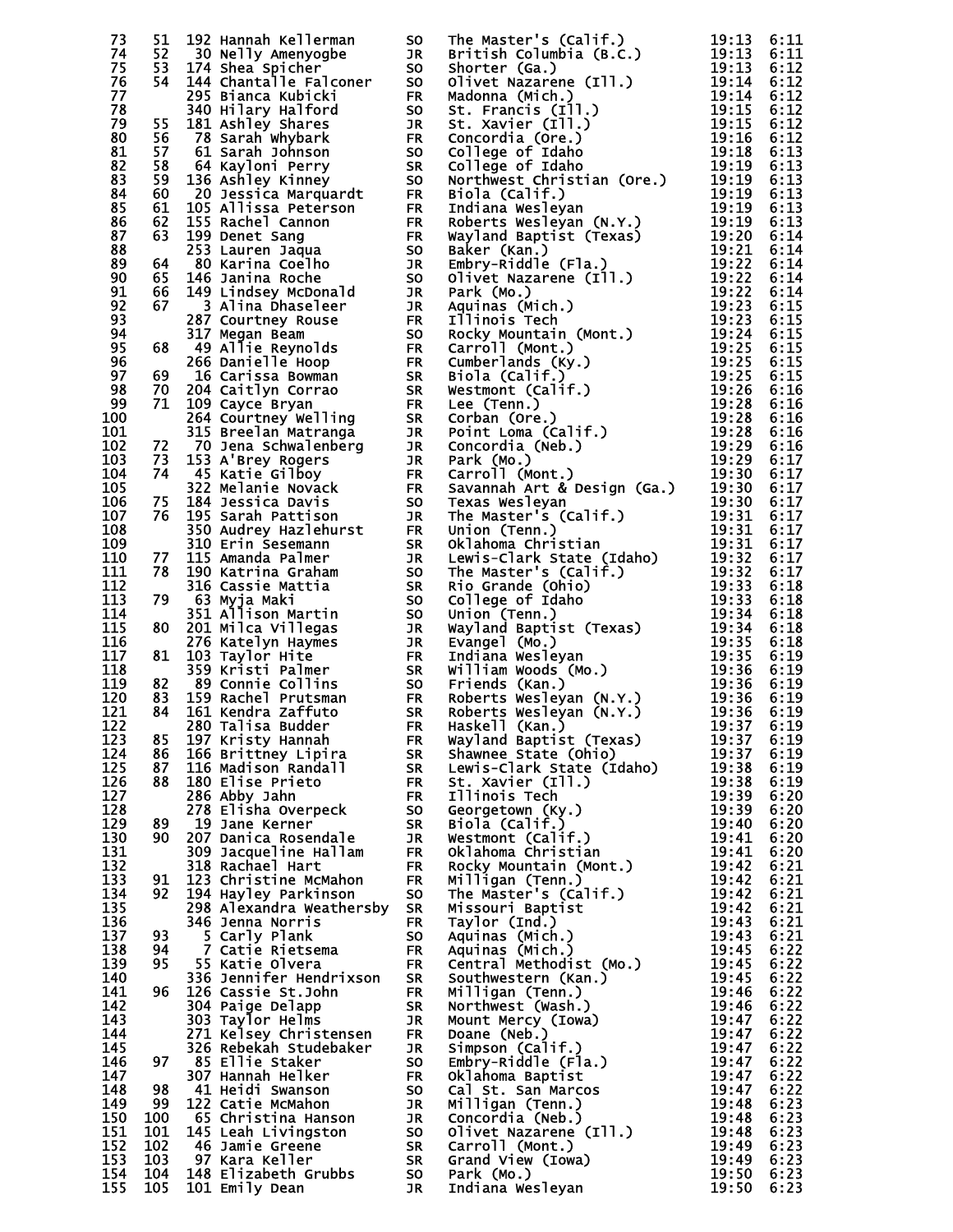| 156        |  |  | 100 1344 Media Corp. 200 Media Corp. 200 Media Corp. 200 Media Corp. 200 Media Corp. 200 Media Corp. 200 Media Corp. 200 Media Corp. 200 Media Corp. 200 Media Corp. 200 Media Corp. 200 Media Corp. 200 Media Corp. 200 Medi | 6:23         |
|------------|--|--|-------------------------------------------------------------------------------------------------------------------------------------------------------------------------------------------------------------------------------|--------------|
| 157        |  |  |                                                                                                                                                                                                                               | 6:23         |
| 158<br>159 |  |  |                                                                                                                                                                                                                               | 6:23<br>6:23 |
| 160        |  |  |                                                                                                                                                                                                                               | 6:23         |
| 161        |  |  |                                                                                                                                                                                                                               | 6:24         |
| 162        |  |  |                                                                                                                                                                                                                               | 6:24         |
| 163        |  |  |                                                                                                                                                                                                                               | 6:24         |
| 164        |  |  |                                                                                                                                                                                                                               | 6:24         |
| 165        |  |  |                                                                                                                                                                                                                               | 6:24         |
| 166<br>167 |  |  |                                                                                                                                                                                                                               | 6:24<br>6:24 |
| 168        |  |  |                                                                                                                                                                                                                               | 6:24         |
| 169        |  |  |                                                                                                                                                                                                                               | 6:24         |
| 170        |  |  |                                                                                                                                                                                                                               | 6:24         |
| 171        |  |  |                                                                                                                                                                                                                               | 6:24         |
| 172        |  |  |                                                                                                                                                                                                                               | 6:24         |
| 173<br>174 |  |  |                                                                                                                                                                                                                               | 6:24         |
| 175        |  |  |                                                                                                                                                                                                                               | 6:24<br>6:24 |
| 176        |  |  |                                                                                                                                                                                                                               | 6:24         |
| 177        |  |  |                                                                                                                                                                                                                               | 6:24         |
| 178        |  |  |                                                                                                                                                                                                                               | 6:25         |
| 179        |  |  |                                                                                                                                                                                                                               | 6:25         |
| 180        |  |  |                                                                                                                                                                                                                               | 6:25         |
| 181<br>182 |  |  |                                                                                                                                                                                                                               | 6:25         |
| 183        |  |  |                                                                                                                                                                                                                               | 6:25<br>6:25 |
| 184        |  |  |                                                                                                                                                                                                                               | 6:25         |
| 185        |  |  |                                                                                                                                                                                                                               | 6:26         |
| 186        |  |  |                                                                                                                                                                                                                               | 6:26         |
| 187        |  |  |                                                                                                                                                                                                                               | 6:27         |
| 188        |  |  |                                                                                                                                                                                                                               | 6:27         |
| 189<br>190 |  |  |                                                                                                                                                                                                                               | 6:27         |
| 191        |  |  |                                                                                                                                                                                                                               | 6:27<br>6:27 |
| 192        |  |  |                                                                                                                                                                                                                               | 6:27         |
| 193        |  |  |                                                                                                                                                                                                                               | 6:27         |
| 194        |  |  |                                                                                                                                                                                                                               | 6:27         |
| 195        |  |  |                                                                                                                                                                                                                               | 6:28         |
| 196        |  |  |                                                                                                                                                                                                                               | 6:28         |
| 197        |  |  |                                                                                                                                                                                                                               | 6:28         |
| 198<br>199 |  |  |                                                                                                                                                                                                                               | 6:28<br>6:28 |
| 200        |  |  |                                                                                                                                                                                                                               | 6:29         |
| 201        |  |  |                                                                                                                                                                                                                               | 6:29         |
| 202        |  |  |                                                                                                                                                                                                                               | 6:29         |
| 203        |  |  |                                                                                                                                                                                                                               | 6:29         |
| 204        |  |  |                                                                                                                                                                                                                               | 6:29         |
| 205<br>206 |  |  |                                                                                                                                                                                                                               | 6:29         |
| 207        |  |  |                                                                                                                                                                                                                               | 6:29<br>6:29 |
| 208        |  |  |                                                                                                                                                                                                                               | 6:30         |
| 209        |  |  |                                                                                                                                                                                                                               | 6:30         |
| 210        |  |  |                                                                                                                                                                                                                               | 6:31         |
| 211        |  |  |                                                                                                                                                                                                                               | 6:31         |
| 212        |  |  |                                                                                                                                                                                                                               | 6:31         |
| 213<br>214 |  |  |                                                                                                                                                                                                                               | 6:31<br>6:31 |
| 215        |  |  |                                                                                                                                                                                                                               | 6:31         |
| 216        |  |  |                                                                                                                                                                                                                               | 6:31         |
| 217        |  |  |                                                                                                                                                                                                                               | 6:31         |
| 218        |  |  |                                                                                                                                                                                                                               | 6:31         |
| 219        |  |  |                                                                                                                                                                                                                               | 6:31         |
| 220        |  |  |                                                                                                                                                                                                                               | 6:32         |
| 221<br>222 |  |  |                                                                                                                                                                                                                               | 6:32<br>6:32 |
| 223        |  |  |                                                                                                                                                                                                                               | 6:32         |
| 224        |  |  |                                                                                                                                                                                                                               | 6:32         |
| 225        |  |  |                                                                                                                                                                                                                               | 6:32         |
| 226        |  |  |                                                                                                                                                                                                                               | 6:33         |
| 227        |  |  |                                                                                                                                                                                                                               | 6:33         |
| 228        |  |  |                                                                                                                                                                                                                               | 6:33         |
| 229<br>230 |  |  |                                                                                                                                                                                                                               | 6:33<br>6:33 |
| 231        |  |  |                                                                                                                                                                                                                               | 6:33         |
| 232        |  |  |                                                                                                                                                                                                                               | 6:34         |
| 233        |  |  |                                                                                                                                                                                                                               | 6:34         |
| 234        |  |  |                                                                                                                                                                                                                               | 6:34         |
| 235        |  |  |                                                                                                                                                                                                                               | 6:34         |
| 236        |  |  |                                                                                                                                                                                                                               | 6:35         |
| 237<br>238 |  |  |                                                                                                                                                                                                                               | 6:35<br>6:35 |
|            |  |  |                                                                                                                                                                                                                               |              |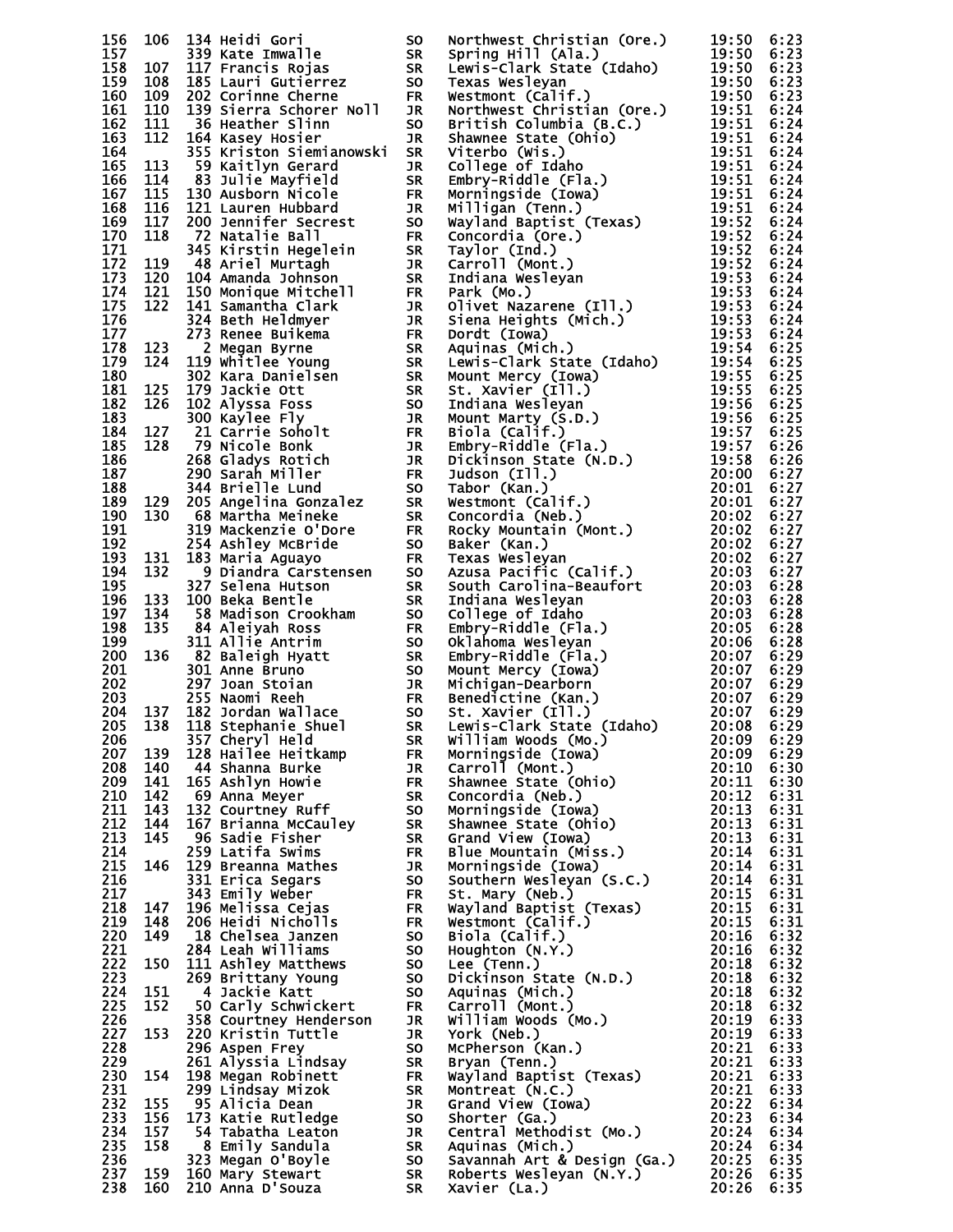| 239        |            |                                              |                        | 16. 22 Rachel Stump<br>16. 22 Rachel Stump in Brian (Kai): 201272<br>162 Rachel Stump in Son Galalman Baytist<br>162 Birlittan Mexicon Six Stump in Son Hamiltail-LaGrange (Mo.)<br>2013 Birlis Marie Tellis (Mar) 201323 238 6:338<br>                                                                                                                                                                 |       |              |
|------------|------------|----------------------------------------------|------------------------|---------------------------------------------------------------------------------------------------------------------------------------------------------------------------------------------------------------------------------------------------------------------------------------------------------------------------------------------------------------------------------------------------------|-------|--------------|
| 240<br>241 |            |                                              |                        |                                                                                                                                                                                                                                                                                                                                                                                                         |       |              |
| 242        |            |                                              |                        |                                                                                                                                                                                                                                                                                                                                                                                                         |       |              |
| 243        |            |                                              |                        |                                                                                                                                                                                                                                                                                                                                                                                                         |       |              |
| 244        |            |                                              |                        |                                                                                                                                                                                                                                                                                                                                                                                                         |       |              |
| 245        |            |                                              |                        |                                                                                                                                                                                                                                                                                                                                                                                                         |       |              |
| 246        |            |                                              |                        |                                                                                                                                                                                                                                                                                                                                                                                                         |       |              |
| 247<br>248 |            |                                              |                        |                                                                                                                                                                                                                                                                                                                                                                                                         |       |              |
| 249        |            |                                              |                        |                                                                                                                                                                                                                                                                                                                                                                                                         |       |              |
| 250        |            |                                              |                        |                                                                                                                                                                                                                                                                                                                                                                                                         |       |              |
| 251        |            |                                              |                        |                                                                                                                                                                                                                                                                                                                                                                                                         |       |              |
| 252<br>253 |            |                                              |                        |                                                                                                                                                                                                                                                                                                                                                                                                         |       |              |
| 254        |            |                                              |                        |                                                                                                                                                                                                                                                                                                                                                                                                         |       |              |
| 255        |            |                                              |                        |                                                                                                                                                                                                                                                                                                                                                                                                         |       |              |
| 256        |            |                                              |                        |                                                                                                                                                                                                                                                                                                                                                                                                         |       |              |
| 257        |            |                                              |                        |                                                                                                                                                                                                                                                                                                                                                                                                         |       |              |
| 258        |            |                                              |                        |                                                                                                                                                                                                                                                                                                                                                                                                         |       |              |
| 259<br>260 |            |                                              |                        |                                                                                                                                                                                                                                                                                                                                                                                                         |       |              |
| 261        |            |                                              |                        |                                                                                                                                                                                                                                                                                                                                                                                                         |       |              |
| 262        |            |                                              |                        |                                                                                                                                                                                                                                                                                                                                                                                                         |       |              |
| 263        |            |                                              |                        |                                                                                                                                                                                                                                                                                                                                                                                                         |       |              |
| 264        |            |                                              |                        |                                                                                                                                                                                                                                                                                                                                                                                                         |       |              |
| 265<br>266 |            |                                              |                        |                                                                                                                                                                                                                                                                                                                                                                                                         |       |              |
| 267        |            |                                              |                        |                                                                                                                                                                                                                                                                                                                                                                                                         |       |              |
| 268        |            |                                              |                        |                                                                                                                                                                                                                                                                                                                                                                                                         |       |              |
| 269        |            |                                              |                        |                                                                                                                                                                                                                                                                                                                                                                                                         |       |              |
| 270        |            |                                              |                        |                                                                                                                                                                                                                                                                                                                                                                                                         |       |              |
| 271<br>272 |            |                                              |                        |                                                                                                                                                                                                                                                                                                                                                                                                         |       |              |
| 273        |            |                                              |                        |                                                                                                                                                                                                                                                                                                                                                                                                         |       |              |
| 274        |            |                                              |                        |                                                                                                                                                                                                                                                                                                                                                                                                         |       |              |
| 275        |            |                                              |                        |                                                                                                                                                                                                                                                                                                                                                                                                         |       |              |
| 276        |            |                                              |                        |                                                                                                                                                                                                                                                                                                                                                                                                         |       |              |
| 277<br>278 |            |                                              |                        |                                                                                                                                                                                                                                                                                                                                                                                                         |       |              |
| 279        |            |                                              |                        |                                                                                                                                                                                                                                                                                                                                                                                                         |       |              |
| 280        |            |                                              |                        |                                                                                                                                                                                                                                                                                                                                                                                                         |       |              |
| 281        |            |                                              |                        |                                                                                                                                                                                                                                                                                                                                                                                                         |       |              |
| 282<br>283 |            |                                              |                        |                                                                                                                                                                                                                                                                                                                                                                                                         |       |              |
| 284        |            |                                              |                        |                                                                                                                                                                                                                                                                                                                                                                                                         |       |              |
| 285        |            |                                              |                        |                                                                                                                                                                                                                                                                                                                                                                                                         |       |              |
| 286        |            |                                              |                        |                                                                                                                                                                                                                                                                                                                                                                                                         |       |              |
| 287        |            |                                              |                        |                                                                                                                                                                                                                                                                                                                                                                                                         |       |              |
| 288        |            | 330 Allison Droddy                           |                        |                                                                                                                                                                                                                                                                                                                                                                                                         | 21:22 |              |
| 289<br>290 |            | 332 Sierra Zemanick                          | <b>SO</b><br><b>FR</b> | Southern Wesleyan (S.C.)<br>Southern Wesleyan (S.C.)<br>Southern Wesleyan (S.C.) 21:22<br>Oklahoma Wesleyan 21:27<br>Park (Mo.) 21:27<br>Bryan (Tenn.) 21:29<br>Texas Wesleyan 21:30<br>Texas Wesleyan 21:30<br>Indiana East 21:31<br>Concordia (Neb.) 21:33<br>Shawnee Stat                                                                                                                            |       | 6:53<br>6:53 |
| 291        |            | 312 Genevieve Estes                          | <b>SR</b>              |                                                                                                                                                                                                                                                                                                                                                                                                         |       | 6:54         |
| 292        | 194        | 152 Julie Munter                             | JR                     |                                                                                                                                                                                                                                                                                                                                                                                                         |       | 6:55         |
| 293        |            | 262 Ericka Simpson                           | <b>SR</b>              |                                                                                                                                                                                                                                                                                                                                                                                                         |       | 6:55         |
| 294<br>295 | 195        | 188 Anagabriel Segovia<br>288 Carlie Rider   | <b>ER</b><br><b>SO</b> |                                                                                                                                                                                                                                                                                                                                                                                                         |       | 6:56<br>6:56 |
| 296        | 196        | 71 Renee Williams                            | <b>FR</b>              |                                                                                                                                                                                                                                                                                                                                                                                                         |       | 6:57         |
| 297        | 197        | 98 Allison McFayden                          | JR                     |                                                                                                                                                                                                                                                                                                                                                                                                         |       | 6:57         |
| 298        | 198        | 168 Sarah Ruggles                            | <b>SO</b>              |                                                                                                                                                                                                                                                                                                                                                                                                         |       | 6:57         |
| 299        | 199        | 214 Darian Towns                             | <b>FR</b>              |                                                                                                                                                                                                                                                                                                                                                                                                         |       | 6:57         |
| 300<br>301 | 200        | 74 Ellen Dexter<br>335 Trudy-Ann Williams    | <b>SO</b><br>JR        |                                                                                                                                                                                                                                                                                                                                                                                                         |       | 6:58<br>6:58 |
| 302        | 201        | 218 Morgan Deboer                            |                        |                                                                                                                                                                                                                                                                                                                                                                                                         | 21:40 | 6:59         |
| 303        | 202        | 53 Hailey Breusch                            |                        |                                                                                                                                                                                                                                                                                                                                                                                                         |       | 7:00         |
| 304        | 203        | 217 Kameryn Brewster                         |                        |                                                                                                                                                                                                                                                                                                                                                                                                         |       | 7:00         |
| 305        | 204        | 24 Brittney Hybarger                         |                        |                                                                                                                                                                                                                                                                                                                                                                                                         |       | 7:01         |
| 306<br>307 |            | 338 Emily Dolan                              |                        |                                                                                                                                                                                                                                                                                                                                                                                                         |       | 7:01<br>7:01 |
| 308        |            |                                              |                        |                                                                                                                                                                                                                                                                                                                                                                                                         |       |              |
|            | 205        | 99 Maggie Pestotnik                          |                        |                                                                                                                                                                                                                                                                                                                                                                                                         |       |              |
| 309        | 206        | 172 Rachel McDaniel<br>305 Jennifer Gonzalez |                        |                                                                                                                                                                                                                                                                                                                                                                                                         |       | 7:01<br>7:03 |
| 310        | 207        | 131 McKenzie Reece                           |                        |                                                                                                                                                                                                                                                                                                                                                                                                         |       | 7:04         |
| 311        | 208        | 73 Kristina Cupp                             |                        |                                                                                                                                                                                                                                                                                                                                                                                                         |       | 7:04         |
| 312        | 209        | 213 Ashley Taylor                            |                        |                                                                                                                                                                                                                                                                                                                                                                                                         |       | 7:05         |
| 313<br>314 | 210<br>211 | 107 Emily Arneson<br>52 Taylor Beaverson     |                        |                                                                                                                                                                                                                                                                                                                                                                                                         |       | 7:07<br>7:08 |
| 315        | 212        | 215 Hali Yarmush                             |                        |                                                                                                                                                                                                                                                                                                                                                                                                         |       | 7:08         |
| 316        |            | 291 Adriana Henderson                        |                        |                                                                                                                                                                                                                                                                                                                                                                                                         |       | 7:10         |
| 317        | 213        | 26 Cassandra King                            |                        |                                                                                                                                                                                                                                                                                                                                                                                                         |       | 7:12         |
| 318<br>319 | 214<br>215 | 154 Chrisena Whyte<br>25 Natasha Kelch       |                        |                                                                                                                                                                                                                                                                                                                                                                                                         |       | 7:16<br>7:18 |
| 320        | 216        | 110 Emily Carden                             |                        |                                                                                                                                                                                                                                                                                                                                                                                                         |       | 7:21         |
| 321        | 217        | 108 Kayleigh Baker FR                        |                        | 21:3<br>21:3<br>21:44<br>21:44<br>21:44<br>21:44<br>21:44<br>21:44<br>21:44<br>21:44<br>21:44<br>21:44<br>21:44<br>21:44<br>21:44<br>21:44<br>21:44<br>21:54<br>21:54<br>21:54<br>FR Shorter (Ga.)<br>21:54<br>FR Shorter (Ga.)<br>21:56<br>FR Morthwood (Texas)<br>21:56<br>21:56<br>rn xavier (La.)<br>SR Langston (Okla.)<br>FR Brescia (Ky.)<br>FR Park (Mo.)<br>SO Brescia (Ky.)<br>FR Lee (Tenn.) |       | 7:21         |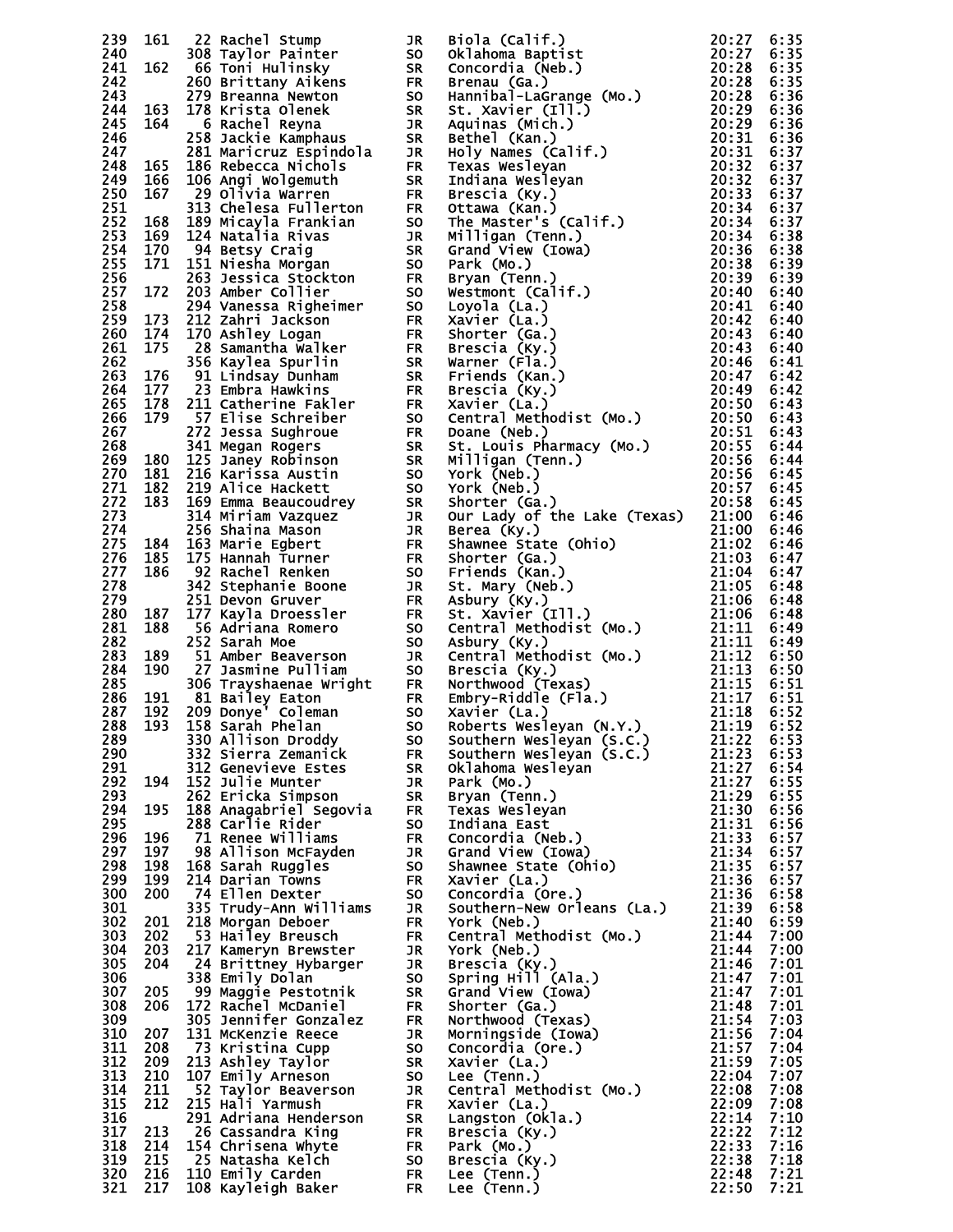| 323. |  | 322 218 191 Jessica Hawley<br><b>292 Janelle Williams</b> |  | FR The Master's (Calif.)<br>FR Langston (Okla.) | 23:17 7:30<br>23:27 7:33 |  |
|------|--|-----------------------------------------------------------|--|-------------------------------------------------|--------------------------|--|
|------|--|-----------------------------------------------------------|--|-------------------------------------------------|--------------------------|--|

1. 82 Cal St. San Marcos ( 18:11 1:30:55)

Official Women's Team Results

|                                                 | 5.                      | Suzanne Cornwell                                       | 17:48                  |          |
|-------------------------------------------------|-------------------------|--------------------------------------------------------|------------------------|----------|
|                                                 |                         | 6 Kelly Thompson                                       | 17:52                  |          |
| $\begin{array}{c} 1 \\ 2 \\ 3 \\ 4 \end{array}$ |                         |                                                        |                        |          |
|                                                 |                         | 18 Chelsey Cortez<br>25 Caitlin Villarreal             | 18:15                  |          |
|                                                 |                         |                                                        | 18:26                  |          |
| $\frac{5}{6}$                                   | 28                      | Carol Schryver                                         | 18:34                  |          |
|                                                 |                         | (31) Cassidy Reich<br>(98) Heidi Swanson               | 18:40                  |          |
| $\overline{7}$                                  |                         |                                                        | 19:47                  |          |
|                                                 |                         |                                                        |                        |          |
|                                                 |                         |                                                        |                        |          |
| 2.                                              | 91                      | Azusa Pacific (Calif.)                                 | (18:11)                | 1:30:52) |
| ===                                             |                         |                                                        |                        |          |
|                                                 | $\mathbf{2}$            | Lauren Jimison                                         | 17:24                  |          |
|                                                 | $\overline{\mathbf{4}}$ | Poppy Lawman                                           | 17:48                  |          |
|                                                 |                         | 22 Melissa Telon                                       | 18:19                  |          |
| $\begin{array}{c} 1 \\ 2 \\ 3 \\ 4 \end{array}$ |                         |                                                        |                        |          |
|                                                 |                         | 27 Kristie Sikma                                       | 18:33                  |          |
| $\frac{5}{6}$                                   |                         | 36 Sarah Higgens                                       | 18:48                  |          |
|                                                 |                         | (39) Jacky Kipwambok                                   | 18:54                  |          |
| Ž                                               |                         | (132) Diandra Carstensen                               | 20:03                  |          |
|                                                 |                         |                                                        |                        |          |
|                                                 |                         |                                                        |                        |          |
| 3.                                              | 171                     | British Columbia (B.C.)                                | (18:44)                | 1:33:38  |
|                                                 |                         |                                                        |                        |          |
| $\mathbf{1}$                                    | 3                       | Maria Bernard                                          | 17:46                  |          |
|                                                 |                         | 33 Jackie Regan                                        | 18:44                  |          |
| $\frac{2}{3}$<br>4                              |                         | 37 Sarah Reimer                                        | 18:49                  |          |
|                                                 |                         |                                                        |                        |          |
|                                                 |                         | <b>SALAIL AND SALAIL STARFS</b><br>48 Amelie De Fenoyl | 19:08                  |          |
| $\frac{5}{6}$                                   | 50 -                    | Micha Gutmanis                                         | 19:11                  |          |
|                                                 |                         | (52) Nelly Amenyogbe                                   | 19:13                  |          |
| Ż                                               |                         | (111) Heather Slinn                                    | 19:51                  |          |
|                                                 |                         |                                                        |                        |          |
|                                                 |                         |                                                        |                        |          |
| 4.                                              | 172                     | Northwest Christian (Ore.) (18:44                      |                        | 1:33:39  |
|                                                 | --------                |                                                        |                        |          |
| $\begin{array}{c} 1 \\ 2 \\ 3 \\ 4 \end{array}$ | 12 <sup>2</sup>         | Brittany Petersen                                      | 18:09                  |          |
|                                                 | 16                      | Stephanie Hescock                                      | 18:14                  |          |
|                                                 | 40 -                    | Emily Svendson-Mclean                                  | 18:55                  |          |
|                                                 | 45                      |                                                        | 19:02                  |          |
|                                                 |                         | Ally Manley                                            |                        |          |
| $\frac{5}{6}$                                   | 59                      | Ashley Kinney                                          | 19:19                  |          |
|                                                 |                         | (106) Heidi Gori                                       | 19:50                  |          |
| Ž                                               |                         | (110) Sierra Schorer Noll                              | 19:51                  |          |
|                                                 |                         |                                                        |                        |          |
|                                                 |                         |                                                        |                        |          |
|                                                 |                         |                                                        |                        |          |
| 5.                                              | 192                     | Friends (Kan.)                                         | 18:46<br>$\mathcal{C}$ | 1:33:48  |
|                                                 |                         |                                                        |                        |          |
| 1                                               | <b>7</b>                | Jordan Arnold                                          | 17:57                  |          |
|                                                 |                         |                                                        | 18:39                  |          |
|                                                 |                         | 30 Kaitlyn Belisle                                     |                        |          |
|                                                 |                         | 32 Karissa Cominator                                   | 18:41                  |          |
| $\frac{2}{3}$                                   |                         | 41 Cecilia Burley                                      | 18:55                  |          |
|                                                 | 82                      | Connie Collins                                         | 19:36                  |          |
| $\frac{5}{6}$                                   |                         | (176) Lindsay Dunham                                   | 20:47                  |          |
| Ž                                               |                         | (186) Rachel Renken                                    | 21:04                  |          |
|                                                 |                         |                                                        |                        |          |
|                                                 | 206                     |                                                        |                        | 1:34:21  |
| 6.                                              |                         | Olivet Nazarene (Ill.)                                 | 18:53<br>$\mathcal{C}$ |          |
|                                                 |                         |                                                        |                        |          |
|                                                 | 24                      | Kortney Ellingboe                                      | 18:24                  |          |
|                                                 | 29                      | Lauren Versweyveld                                     | 18:36                  |          |
|                                                 | 34                      | Hannah Endrizzi                                        | 18:45                  |          |
|                                                 | 54                      | Chantalle Falconer                                     | 19:14                  |          |
|                                                 |                         |                                                        |                        |          |
|                                                 | 65                      | Janina Roche                                           | 19:22                  |          |
|                                                 |                         | (101) Leah Livingston                                  | 19:48                  |          |
| 1234567                                         | (122)                   | Samantha Clark                                         | 19:53                  |          |
|                                                 |                         |                                                        |                        |          |
| 7.                                              | 216                     | College of Idaho                                       | 18:52<br>C             | 1:34:20  |
|                                                 |                         |                                                        |                        |          |
|                                                 | 8                       | Sora Klopfenstein                                      | 17:58                  |          |
|                                                 |                         |                                                        |                        |          |
|                                                 | 14                      | Hillary Holt                                           | 18:12                  |          |
|                                                 | 57                      | Sarah Johnson                                          | 19:18                  |          |
|                                                 | 58                      | Kayloni Perry                                          | 19:19                  |          |
|                                                 | 79                      | Myja Maki                                              | 19:33                  |          |
|                                                 | (113)                   | Kaitlyn Gerard                                         | 19:51                  |          |
| 1234567                                         | (134)                   |                                                        | 20:03                  |          |
|                                                 |                         | Madison Crookham                                       |                        |          |
|                                                 |                         |                                                        |                        |          |
| 8.                                              | 232                     | Concordia (Ore.)                                       | 18:49<br>C.            | 1:34:05  |
|                                                 |                         |                                                        |                        |          |
| 1                                               | 13                      | Gina Paletta                                           | 18:11                  |          |
| $\overline{\mathbf{c}}$                         | 19                      | Junia Limage                                           | 18:15                  |          |
|                                                 | 26                      |                                                        | 18:31                  |          |
| 3<br>4                                          | 56                      | Lauren Moran<br>Sarah Whybark                          | 19:16                  |          |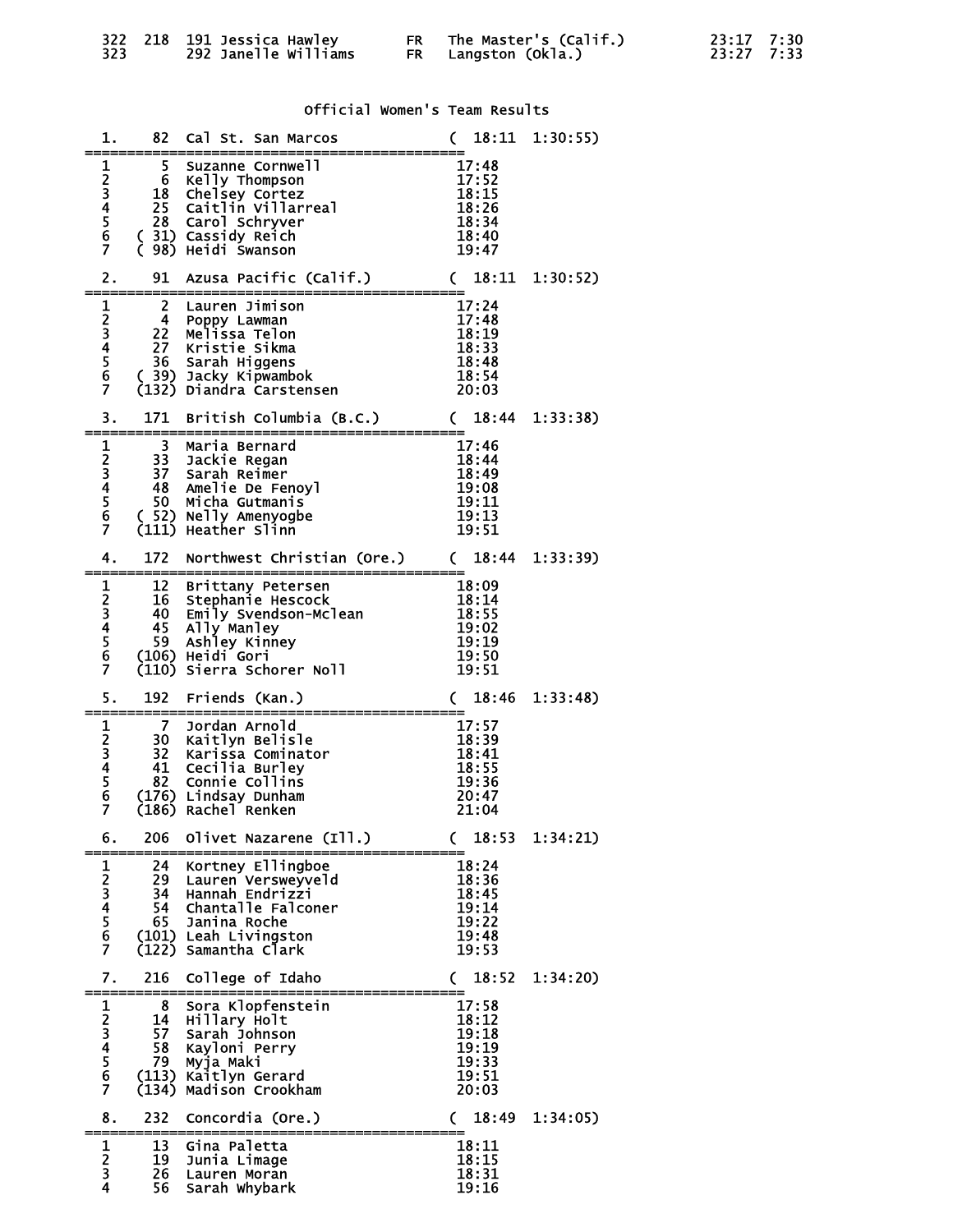| 5<br>$\overline{6}$<br>7                                       | 118                                 | Natalie Ball<br>(200) Ellen Dexter<br>(208) Kristina Cupp                                                                                             | 19:52<br>21:36<br>21:57                                                               |                |
|----------------------------------------------------------------|-------------------------------------|-------------------------------------------------------------------------------------------------------------------------------------------------------|---------------------------------------------------------------------------------------|----------------|
| 9.                                                             | 311                                 | Roberts Wesleyan (N.Y.)                                                                                                                               | 19:17<br>$\mathsf{C}$                                                                 | 1:36:25        |
| $\mathbf{1}$<br>23456<br>$\overline{7}$                        | 35<br>47<br>62<br>83<br>84          | Sarah Krolick<br>Kimberly Mills<br>Rachel Cannon<br>Rachel Prutsman<br>Kendra Zaffuto<br>(159) Mary Stewart<br>(193) Sarah Phelan                     | 18:47<br>19:07<br>19:19<br>19:36<br>19:36<br>20:26<br>21:19                           |                |
| 10.                                                            | 320 <b>S</b>                        | The Master's (Calif.)                                                                                                                                 | 19:17<br>$\mathsf{C}$                                                                 | 1:36:21)       |
| $\mathbf{1}$<br>$\frac{2}{3}$<br>4<br>5<br>6<br>$\overline{7}$ | 23<br>51<br>76<br>78<br>92<br>(218) | Holly Kopp<br>Hannah Kellerman<br>Sarah Pattison<br>Katrina Graham<br>Hayley Parkinson<br>(168) Micayla Frankian<br>Jessica Hawley                    | 18:23<br>19:13<br>19:31<br>$\frac{15}{19}:32$<br>19:42<br>$\overline{20}:34$<br>23:17 |                |
| 11.                                                            | 353                                 | Lewis-Clark State (Idaho) (                                                                                                                           | 19:23                                                                                 | 1:36:52)       |
| $\mathbf{1}$<br>$\frac{2}{3}$<br>4<br>5<br>6<br>Ž.             | 38<br>44<br>77<br>87                | Chelsey Leighton<br>Sophie Bush<br>Amanda Palmer<br>Madison Randall<br>107 Francis Rojas<br>(124) Whitlee Young<br>(138) Stephanie Shuel              | 18:53<br>18:59<br>19:32<br>19:38<br>19:50<br>19:54<br>20:08                           |                |
| 12.                                                            | 391                                 | Biola (Calif.)                                                                                                                                        | 19:29<br>$\mathcal{C}$                                                                | 1:37:25        |
| 123456<br>$\overline{7}$                                       | 46<br>60<br>69<br>89<br>127         | Nychele Fischetti<br>Jessica Marquardt<br>Carissa Bowman<br>Jane Kerner<br>Carrie Soholt<br>(149) Chelsea Janzen<br>(161) Rachel Stump                | 19:04<br>19:19<br>19:25<br>19:40<br>19:57<br>20:16<br>20:27                           |                |
| 13.                                                            | 406                                 | Carroll (Mont.)                                                                                                                                       | 19:31<br>$\mathcal{C}$                                                                | 1:37:33        |
| 1<br>$\frac{2}{3}$<br>4<br>$\frac{5}{6}$<br>$\overline{7}$     | 43<br>68<br>74<br>102               | Rhianna Grossman<br>Allie Reynolds<br>Katie Gilboy<br><b>Jamie Greene</b><br>119 Ariel Murtagh<br>(140) Shanna Burke<br>(152) Carly Schwickert        | 18:57<br>19:25<br>19:30<br>19:49<br>19:52<br>20:10<br>20:18                           |                |
| 14.                                                            | 409<br>--------                     | Westmont (Calif.)                                                                                                                                     | $\mathsf{C}$                                                                          | 19:25 1:37:05) |
| 1<br>23456<br>Ž.                                               | 11                                  | Kate Stuart<br>70 Caitlyn Corrao<br>90 Danica Rosendale<br>109 Corinne Cherne<br>129 Angelina Gonzalez<br>(148) Heidi Nicholls<br>(172) Amber Collier | 18:07<br>19:26<br>19:41<br>19:50<br>20:01<br>20:15<br>20:40                           |                |
| 15.<br>_______                                                 |                                     | 417 Milligan (Tenn.)                                                                                                                                  | 19:29<br>$\mathcal{C}$                                                                | 1:37:21)       |
| 1<br>$\frac{2}{3}$<br>4<br>5<br>6<br>$\overline{7}$            | 15<br>96.<br>(180)                  | Gillian Giffen<br>91 Christine McMahon<br>Cassie St.John<br>99 Catie McMahon<br>116 Lauren Hubbard<br>(169) Natalia Rivas<br>Janey Robinson           | 18:14<br>19:42<br>19:46<br>19:48<br>19:51<br>20:34<br>20:56                           |                |
| 16.                                                            | 426                                 | St. Xavier (Ill.)<br>----------------                                                                                                                 | $\mathcal{C}$                                                                         | 19:27 1:37:13) |
| $\mathbf{1}$<br>23456<br>$\overline{7}$                        | 21                                  | Rachael Dean<br>55 Ashley Shares<br>88 Elise Prieto<br>137 Jordan Wallace<br>(163) Krista Olenek<br>(187) Kayla Droessler                             | 18:18<br>19:15<br>19:38<br>19:55<br>20:07<br>20:29<br>21:06                           |                |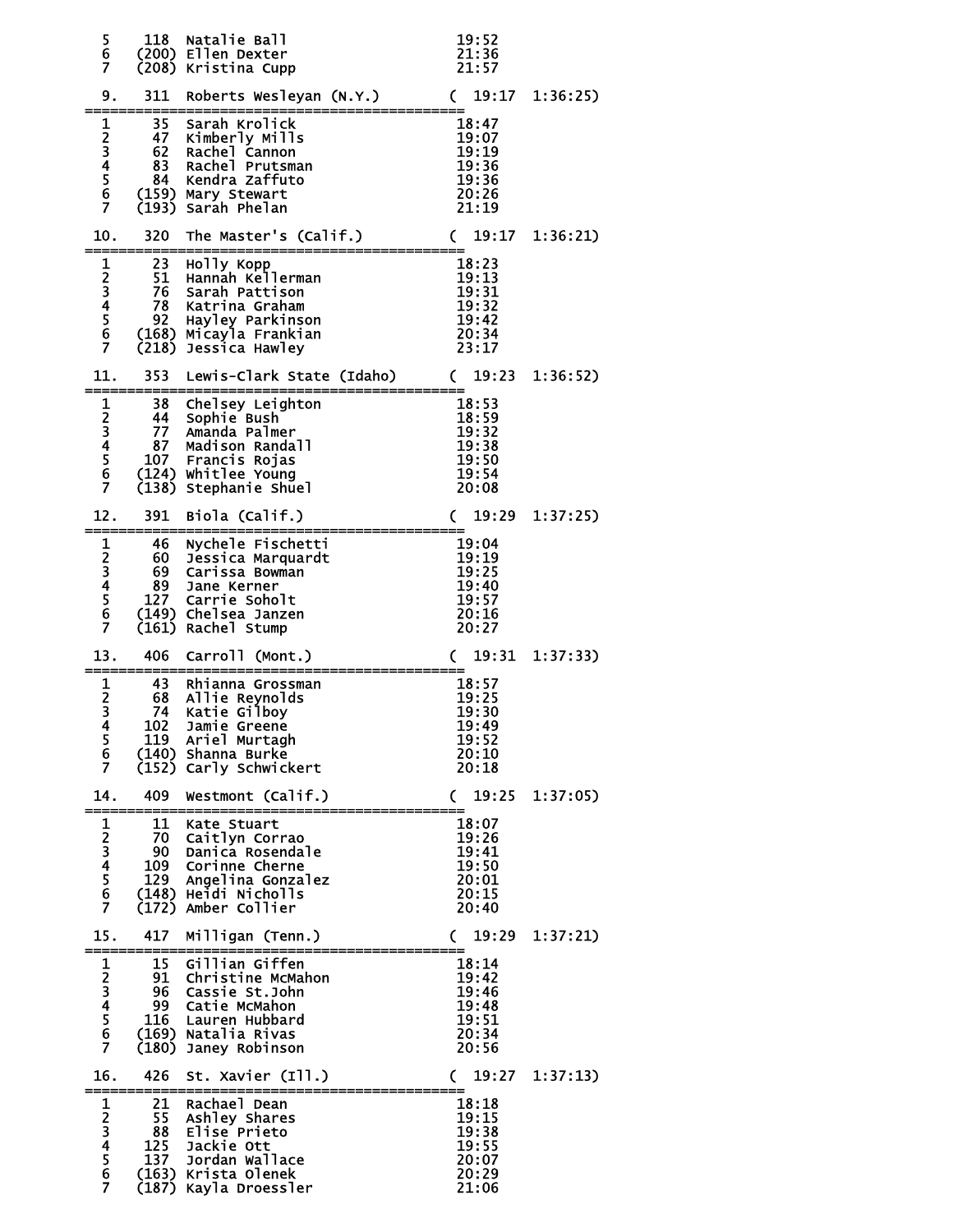| 17.                                 | 454                                    | Concordia (Neb.)                                                                                                                     | 19:31                                                       | 1:37:34) |
|-------------------------------------|----------------------------------------|--------------------------------------------------------------------------------------------------------------------------------------|-------------------------------------------------------------|----------|
| 1<br>23456<br>$\overline{7}$        | 10<br>72<br>100<br>130<br>142          | Sarah Kortze<br>Jena Schwalenberg<br>Christina Hanson<br>Martha Meineke<br>Anna Meyer<br>(162) Toni Hulinsky<br>(196) Renee Williams | 18:03<br>19:29<br>19:48<br>20:02<br>20:12<br>20:28<br>21:33 |          |
| 18.                                 | 488                                    | Morningside (Iowa)                                                                                                                   | 19:40<br>C                                                  | 1:38:19  |
| $\mathbf{1}$<br>23456<br>Ż          | 42<br>49<br>115<br>139<br>143          | Lydia Ford<br>Jessica Weborg<br>Ausborn Nicole<br>Hailee Heitkamp<br>Courtney Ruff<br>(146) Breanna Mathes<br>(207) McKenzie Reece   | 18:56<br>19:10<br>19:51<br>20:09<br>20:13<br>20:14<br>21:56 |          |
| 19.                                 | 492                                    | Wayland Baptist (Texas)                                                                                                              | 19:44<br>C                                                  | 1:38:38) |
| 1<br>$\frac{2}{3}$<br>$\frac{5}{6}$ | 63<br>80 -<br>85<br>117<br>147         | Denet Sang<br>Milca Villegas<br>Kristy Hannah<br>Jennifer Secrest<br>Melissa Cejas<br>(154) Megan Robinett                           | 19:20<br>19:34<br>19:37<br>19:52<br>20:15<br>20:21          |          |
| 20.                                 | 493                                    | Indiana Wesleyan                                                                                                                     | 19:43<br>C                                                  | 1:38:33  |
| $\mathbf 1$<br>23456<br>Ž           | 61<br>81<br>120<br>126                 | Allissa Peterson<br>Taylor Hite<br>105 Emily Dean<br>Amanda Johnson<br>Alyssa Foss<br>(133) Beka Bentle<br>(166) Angi Wolgemuth      | 19:19<br>19:35<br>19:50<br>19:53<br>19:56<br>20:03<br>20:32 |          |
| 21.                                 | 503                                    | Shawnee State (Ohio)                                                                                                                 | 19:38<br>$\mathsf{C}$                                       | 1:38:07  |
| 1234567                             | 20<br>86<br>112<br>141<br>144<br>(198) | Sara Armstong<br>Brittney Lipira<br>Kasey Hosier<br>Ashlyn Howie<br>Brianna McCauley<br>(184) Marie Egbert<br>Sarah Ruggles          | 18:15<br>19:37<br>19:51<br>20:11<br>20:13<br>21:02<br>21:35 |          |
| 22.                                 |                                        | 528 Aquinas (Mich.)                                                                                                                  | 19:49<br>$\mathsf{C}$                                       | 1:39:03  |
| 1234567                             | 67<br>93<br>94<br>123<br>151<br>(164)  | Alina Dhaseleer<br>Carly Plank<br>Catie Rietsema<br>Megan Byrne<br>Jackie Katt<br>(158) Emily Sandula<br>Rachel Reyna                | 19:23<br>19:43<br>19:45<br>19:54<br>20:18<br>20:24<br>20:29 |          |
| 23.                                 | 535                                    | Park (Mo.)                                                                                                                           | 19:51<br>C                                                  | 1:39:12) |
| 1234567                             | 66<br>73<br>104<br>121<br>171<br>(214) | Lindsey McDonald<br>A'Brey Rogers<br>Elizabeth Grubbs<br>Monique Mitchell<br>Niesha Morgan<br>(194) Julie Munter<br>Chrisena Whyte   | 19:22<br>19:29<br>19:50<br>19:53<br>20:38<br>21:27<br>22:33 |          |
| 24.                                 | 538                                    | Embry-Riddle (Fla.)                                                                                                                  | 19:49<br>C                                                  | 1:39:02) |
| 1234567                             | 64<br>97<br>114<br>128<br>135<br>(191) | Karina Coelho<br>Ellie Staker<br>Julie Mayfield<br>Nicole Bonk<br>Aleiyah Ross<br>(136) Baleigh Hyatt<br>Bailey Eaton                | 19:22<br>19:47<br>19:51<br>19:57<br>20:05<br>20:07<br>21:17 |          |
| 25.                                 | 574                                    | Grand View (Iowa)                                                                                                                    | 19:39<br>C                                                  | 1:38:15) |
| 1                                   | 1                                      | Obsie Birru                                                                                                                          | 17:15                                                       |          |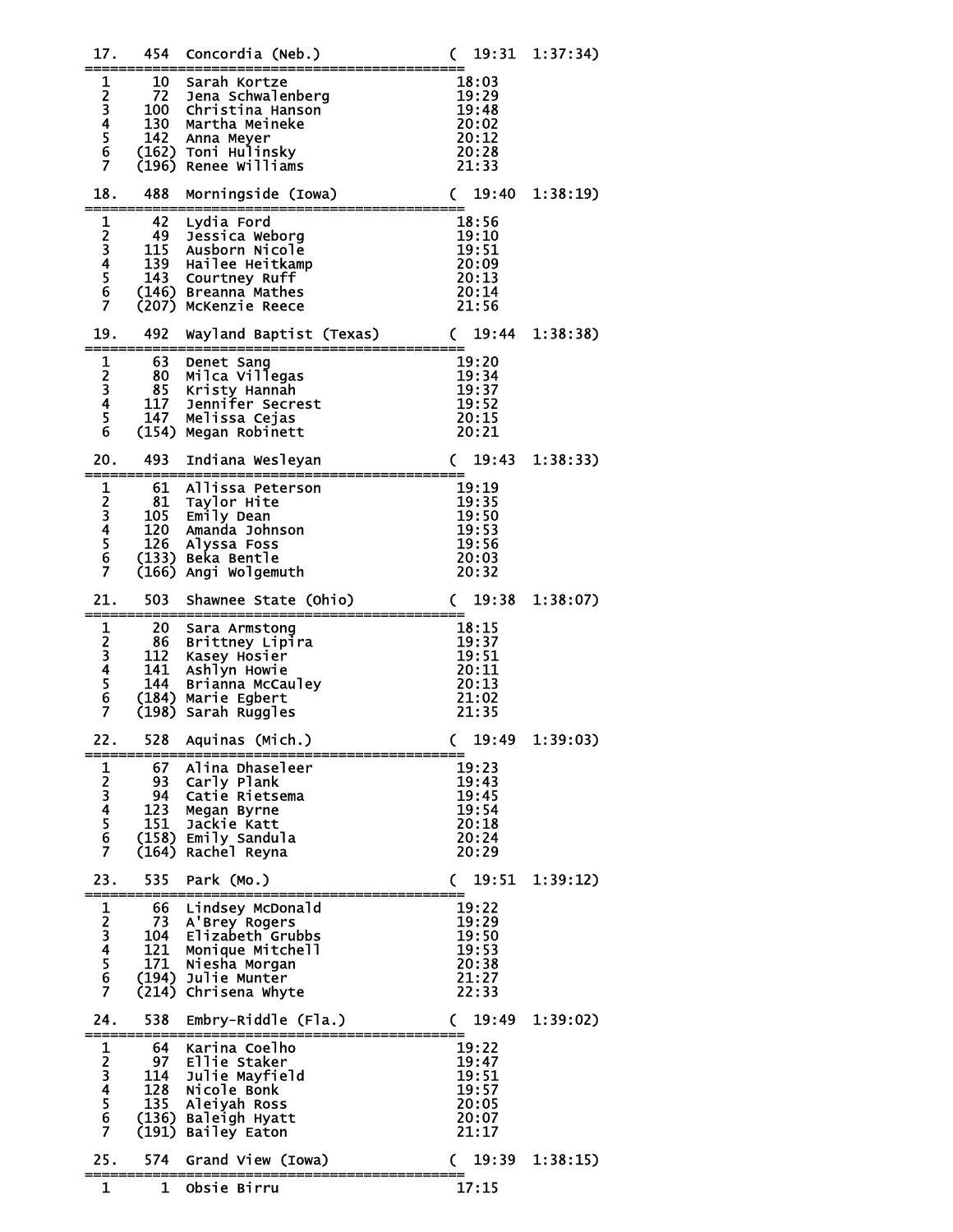| 23456<br>Ž                                          | 103<br>145<br>155<br>170<br>(205)        | Kara Keller<br>Sadie Fisher<br>Alicia Dean<br>Betsy Craig<br>(197) Allison McFayden<br>Maggie Pestotnik                            | 19:49<br>20:13<br>20:22<br>20:36<br>21:34<br>21:47          |          |
|-----------------------------------------------------|------------------------------------------|------------------------------------------------------------------------------------------------------------------------------------|-------------------------------------------------------------|----------|
| 26.                                                 | 575                                      | Shorter (Ga.)                                                                                                                      | 19:51<br>C                                                  | 1:39:15  |
| 1<br>234567                                         | 9<br>53<br>156<br>174<br>183             | Sarah Massey<br>Shea Spicher<br>Katie Rutledge<br>Ashley Logan<br>Emma Beaucoudrey<br>(185) Hannah Turner<br>(206) Rachel McDaniel | 17:58<br>19:13<br>20:23<br>20:43<br>20:58<br>21:03<br>21:48 |          |
| 27.                                                 | 664.                                     | Lee (Tenn.)                                                                                                                        | 20:35<br>C                                                  | 1:42:53) |
| $\mathbf{1}$<br>23456                               | 17<br>71<br>150<br>210<br>216            | Maggie Opelt<br>Cayce Bryan<br>Ashley Matthews<br>Emily Arneson<br>Emily Carden<br>(217) Kayleigh Baker                            | 18:15<br>19:28<br>20:18<br>22:04<br>22:48<br>22:50          |          |
| 28.                                                 | 674                                      | Texas Wesleyan                                                                                                                     | 20:17<br>C                                                  | 1:41:24) |
| $\frac{1}{2}$<br>4<br>$\overline{\mathbf{5}}$       | 75<br>108<br>131<br>165<br>195           | Jessica Davis<br>Lauri Gutierrez<br>Maria Aguayo<br>Rebecca Nichols<br>Anagabriel Segovia                                          | 19:30<br>19:50<br>20:02<br>20:32<br>21:30                   |          |
| 29.                                                 | 808                                      | Central Methodist (Mo.)                                                                                                            | 20:41<br>C.                                                 | 1:43:22  |
| 123456<br>Ž                                         | 95<br>157<br>179<br>188<br>189<br>(211)  | Katie Olvera<br>Tabatha Leaton<br>Elise Schreiber<br>Adriana Romero<br>Amber Beaverson<br>(202) Hailey Breusch<br>Taylor Beaverson | 19:45<br>20:24<br>20:50<br>21:11<br>21:12<br>21:44<br>22:08 |          |
| 30.                                                 | 902                                      | Xavier (La.)                                                                                                                       | 20:59<br>C.                                                 | 1:44:52) |
| 1<br>$\overline{2}$<br>3<br>4<br>$\frac{5}{6}$<br>7 | 160<br>173<br>178<br>192<br>199          | Anna D'Souza<br>Zahri Jackson<br>Catherine Fakler<br>Donye' Coleman<br>Darian Towns<br>(209) Ashley Taylor<br>(212) Hali Yarmush   | 20:26<br>20:42<br>20:50<br>21:18<br>21:36<br>21:59<br>22:09 |          |
| 31.                                                 | 913                                      | Brescia (Ky.)                                                                                                                      | 21:01<br>C                                                  | 1:45:04) |
| 1234567                                             | 167<br>175<br>177<br>190<br>204<br>(215) | Olivia Warren<br>Samantha Walker<br>Embra Hawkins<br>Jasmine Pulliam<br>Brittney Hybarger<br>(213) Cassandra King<br>Natasha Kelch | 20:33<br>20:43<br>20:49<br>21:13<br>21:46<br>22:22<br>22:38 |          |
| 32.                                                 | 920                                      | York (Neb.)                                                                                                                        | 21:08<br>C                                                  | 1:45:36) |
| $\frac{1}{2}$ $\frac{2}{3}$ $\frac{4}{5}$           | 153<br>181                               | Kristin Tuttle<br>Karissa Austin                                                                                                   | 20:19<br>20:56                                              |          |

## Official Men's Individual Results

| Place TmPl No. Name |  |                       |    | Year Team                                                | Time Pace          |  |
|---------------------|--|-----------------------|----|----------------------------------------------------------|--------------------|--|
|                     |  |                       |    |                                                          |                    |  |
|                     |  | 1 603 Kennedy Kithuka |    | SO Wayland Baptist (Texas)                               | $23:15$ 4:41       |  |
| $\mathbf{z}$        |  | 2 522 Silas Kisorio   |    | SR Oklahoma Christian                                    | 23:59 4:50         |  |
|                     |  | 3 597 John Gilbertson | JR | The Master's (Calif.)                                    | 24:03 4:51         |  |
|                     |  | 4 606 Edward Taragon  |    |                                                          | 24:05 4:51         |  |
| 5.                  |  | 5 600 Anthony Pizzo   |    | JR Wayland Baptist (Texas)<br>JR   The Master's (Calif.) | $24:10 \quad 4:52$ |  |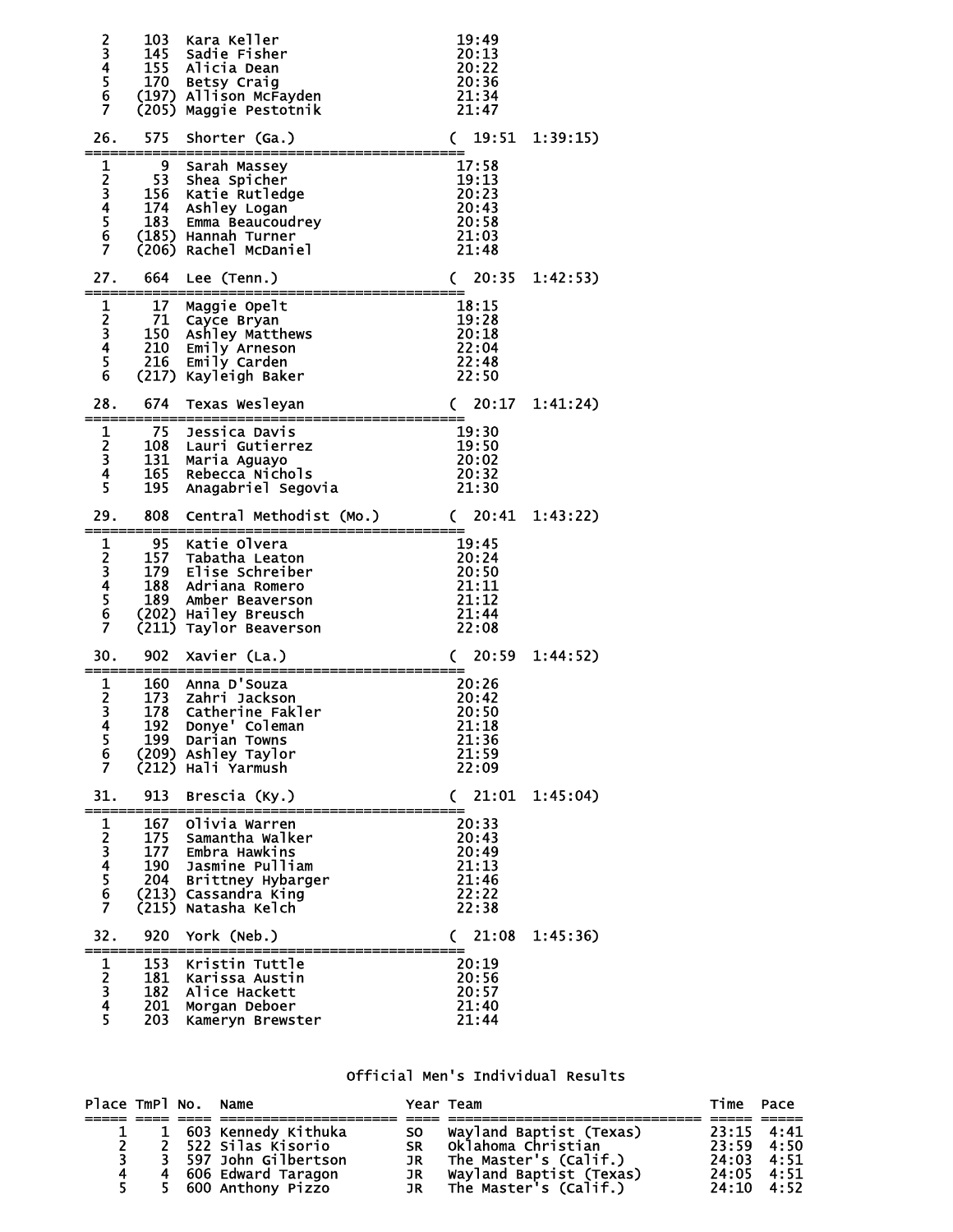| 6               |          |                                                                                                                                                                                                                                                        |           | 6 493 Evans Kirma (1980)<br>8 5 Secret Point (1981), a Embry-Riddle (Fila.)<br>8 Secret Point (1981), a Embry-Riddle (Fila.)<br>10 231 Barbara (1981), a Secret Point (1981), and the state of the state of the state of the state                         |              |
|-----------------|----------|--------------------------------------------------------------------------------------------------------------------------------------------------------------------------------------------------------------------------------------------------------|-----------|------------------------------------------------------------------------------------------------------------------------------------------------------------------------------------------------------------------------------------------------------------|--------------|
| Ž,              |          |                                                                                                                                                                                                                                                        |           |                                                                                                                                                                                                                                                            |              |
| $\frac{8}{9}$   |          |                                                                                                                                                                                                                                                        |           |                                                                                                                                                                                                                                                            |              |
| 10              |          |                                                                                                                                                                                                                                                        |           |                                                                                                                                                                                                                                                            |              |
| 11              |          |                                                                                                                                                                                                                                                        |           |                                                                                                                                                                                                                                                            |              |
| 12              |          |                                                                                                                                                                                                                                                        |           |                                                                                                                                                                                                                                                            |              |
| 13              |          |                                                                                                                                                                                                                                                        |           |                                                                                                                                                                                                                                                            |              |
| 14              |          |                                                                                                                                                                                                                                                        |           |                                                                                                                                                                                                                                                            |              |
| 15              |          |                                                                                                                                                                                                                                                        |           |                                                                                                                                                                                                                                                            |              |
| 16              |          |                                                                                                                                                                                                                                                        |           |                                                                                                                                                                                                                                                            |              |
| 17              |          |                                                                                                                                                                                                                                                        |           |                                                                                                                                                                                                                                                            |              |
| 18              |          |                                                                                                                                                                                                                                                        |           |                                                                                                                                                                                                                                                            |              |
| 19              |          |                                                                                                                                                                                                                                                        |           |                                                                                                                                                                                                                                                            |              |
| 20<br>21        |          |                                                                                                                                                                                                                                                        |           |                                                                                                                                                                                                                                                            |              |
| 22              |          |                                                                                                                                                                                                                                                        |           |                                                                                                                                                                                                                                                            |              |
| 23              |          |                                                                                                                                                                                                                                                        |           |                                                                                                                                                                                                                                                            |              |
| 24              |          |                                                                                                                                                                                                                                                        |           |                                                                                                                                                                                                                                                            |              |
| 25              |          |                                                                                                                                                                                                                                                        |           |                                                                                                                                                                                                                                                            |              |
| 26              |          |                                                                                                                                                                                                                                                        |           |                                                                                                                                                                                                                                                            |              |
| 27              |          |                                                                                                                                                                                                                                                        |           |                                                                                                                                                                                                                                                            |              |
| 28              |          |                                                                                                                                                                                                                                                        |           |                                                                                                                                                                                                                                                            |              |
| 29              |          |                                                                                                                                                                                                                                                        |           |                                                                                                                                                                                                                                                            |              |
| 30<br>31        |          |                                                                                                                                                                                                                                                        |           |                                                                                                                                                                                                                                                            |              |
| $\overline{3}2$ |          |                                                                                                                                                                                                                                                        |           |                                                                                                                                                                                                                                                            |              |
| 33              |          |                                                                                                                                                                                                                                                        |           |                                                                                                                                                                                                                                                            |              |
| $\overline{34}$ |          |                                                                                                                                                                                                                                                        |           |                                                                                                                                                                                                                                                            |              |
| $\overline{3}5$ |          |                                                                                                                                                                                                                                                        |           |                                                                                                                                                                                                                                                            |              |
| 36              |          |                                                                                                                                                                                                                                                        |           |                                                                                                                                                                                                                                                            |              |
| 37              |          |                                                                                                                                                                                                                                                        |           |                                                                                                                                                                                                                                                            |              |
| 38              |          |                                                                                                                                                                                                                                                        |           |                                                                                                                                                                                                                                                            |              |
| 39              |          |                                                                                                                                                                                                                                                        |           |                                                                                                                                                                                                                                                            |              |
| 40              |          |                                                                                                                                                                                                                                                        |           |                                                                                                                                                                                                                                                            |              |
| 41<br>42        |          |                                                                                                                                                                                                                                                        |           |                                                                                                                                                                                                                                                            |              |
| 43              |          |                                                                                                                                                                                                                                                        |           |                                                                                                                                                                                                                                                            |              |
| 44              |          |                                                                                                                                                                                                                                                        |           |                                                                                                                                                                                                                                                            |              |
| 45              |          |                                                                                                                                                                                                                                                        |           |                                                                                                                                                                                                                                                            |              |
| 46              |          |                                                                                                                                                                                                                                                        |           |                                                                                                                                                                                                                                                            |              |
| 47              |          |                                                                                                                                                                                                                                                        |           |                                                                                                                                                                                                                                                            |              |
| 48              |          |                                                                                                                                                                                                                                                        |           |                                                                                                                                                                                                                                                            |              |
| 49              |          |                                                                                                                                                                                                                                                        |           |                                                                                                                                                                                                                                                            |              |
| 50              |          |                                                                                                                                                                                                                                                        |           |                                                                                                                                                                                                                                                            |              |
| 51<br>52        |          |                                                                                                                                                                                                                                                        |           |                                                                                                                                                                                                                                                            |              |
| 53              |          |                                                                                                                                                                                                                                                        |           |                                                                                                                                                                                                                                                            |              |
| 54              |          |                                                                                                                                                                                                                                                        |           |                                                                                                                                                                                                                                                            |              |
| 55              |          |                                                                                                                                                                                                                                                        |           |                                                                                                                                                                                                                                                            |              |
| 56              |          |                                                                                                                                                                                                                                                        |           |                                                                                                                                                                                                                                                            |              |
| 57              |          | 671 Matt Fideler                                                                                                                                                                                                                                       | <b>SR</b> |                                                                                                                                                                                                                                                            | 5:06         |
| 58              | 42       | 500 Cody Glad                                                                                                                                                                                                                                          | <b>FR</b> |                                                                                                                                                                                                                                                            | 5:06         |
| 59              | 43       |                                                                                                                                                                                                                                                        |           |                                                                                                                                                                                                                                                            | 5:07         |
| 60              |          |                                                                                                                                                                                                                                                        |           |                                                                                                                                                                                                                                                            | 5:07         |
| 61              | 44       |                                                                                                                                                                                                                                                        |           |                                                                                                                                                                                                                                                            | 5:07<br>5:07 |
| 62<br>63        | 45<br>46 | 500 Cody Glad<br>438 Connor Hatfield<br>689 Philiph Tonuis SR<br>549 Eliud Ng'etich<br>583 Mike Blaszczyk<br>453 Andrew Hugill<br>521 Roberto Diaz<br>562 Matt Battaglia FR<br>562 Matt Battaglia FR<br>432 Theo Hunt<br>433 Nicolas Spector SR        |           |                                                                                                                                                                                                                                                            | 5:07         |
| 64              | 47       |                                                                                                                                                                                                                                                        |           |                                                                                                                                                                                                                                                            | 5:07         |
| 65              | 48       |                                                                                                                                                                                                                                                        |           |                                                                                                                                                                                                                                                            | 5:07         |
| 66              | 49       | 432 Theo Hunt                                                                                                                                                                                                                                          |           |                                                                                                                                                                                                                                                            | 5:07         |
| 67              |          | POLITY SOUTH SK<br>JR JR<br>JR JR<br>JR JR<br>733 Nicholas Spector                                                                                                                                                                                     |           |                                                                                                                                                                                                                                                            | 5:07         |
| 68              | 50       | 551 Carlos Perez                                                                                                                                                                                                                                       |           |                                                                                                                                                                                                                                                            | 5:08         |
| 69              | 51       | 503 Jimmy Oribo                                                                                                                                                                                                                                        |           |                                                                                                                                                                                                                                                            | 5:08         |
| 70              |          | 727 Noah Kiprono                                                                                                                                                                                                                                       |           |                                                                                                                                                                                                                                                            | 5:08         |
| 71              |          |                                                                                                                                                                                                                                                        |           |                                                                                                                                                                                                                                                            | 5:08         |
| 72<br>73        |          |                                                                                                                                                                                                                                                        |           |                                                                                                                                                                                                                                                            | 5:08         |
| 74              | 52<br>53 |                                                                                                                                                                                                                                                        |           |                                                                                                                                                                                                                                                            | 5:08<br>5:08 |
| 75              | 54       |                                                                                                                                                                                                                                                        |           |                                                                                                                                                                                                                                                            | 5:09         |
| 76              | 55       |                                                                                                                                                                                                                                                        |           |                                                                                                                                                                                                                                                            | 5:09         |
| 77              | 56       |                                                                                                                                                                                                                                                        |           |                                                                                                                                                                                                                                                            | 5:09         |
| 78              | 57       |                                                                                                                                                                                                                                                        |           |                                                                                                                                                                                                                                                            | 5:09         |
| 79              | 58       |                                                                                                                                                                                                                                                        |           |                                                                                                                                                                                                                                                            | 5:09         |
| 80              | 59       |                                                                                                                                                                                                                                                        |           |                                                                                                                                                                                                                                                            | 5:09         |
| 81              | 60       |                                                                                                                                                                                                                                                        |           |                                                                                                                                                                                                                                                            | 5:09         |
| 82              | 61       |                                                                                                                                                                                                                                                        |           |                                                                                                                                                                                                                                                            | 5:09         |
| 83<br>84        |          |                                                                                                                                                                                                                                                        |           |                                                                                                                                                                                                                                                            | 5:09         |
| 85              | 62       |                                                                                                                                                                                                                                                        |           |                                                                                                                                                                                                                                                            | 5:10<br>5:10 |
| 86              | 63       | The Window Theory of the SR PORT of the SR PORT CONDUCTS And the SR SP Mitchell Dale<br>529 Mitchell Dale<br>529 Mitchell Dale<br>529 Mitchell Dale<br>529 Mitchell Dale<br>529 Mitchell Dale<br>529 Mitchell Dale<br>528 Dylan Creger FR<br>434 Jonat |           | Siena Heights (Mich.)<br>Siena Heights (Mich.)<br>Oklahoma Christian<br>Dakota State (S.D.)<br>Lewis-Clark State (Idaho)<br>25:22<br>Bryan (Tenn.)<br>25:23<br>Bryan (Tenn.)<br>25:23<br>Shorter (Ga.)<br>25:23<br>Shorter (Ga.)<br>25:23<br>Shorter (Ga.) | 5:10         |
| 87              |          |                                                                                                                                                                                                                                                        |           |                                                                                                                                                                                                                                                            | 5:10         |
| 88              | 64       |                                                                                                                                                                                                                                                        |           |                                                                                                                                                                                                                                                            | 5:10         |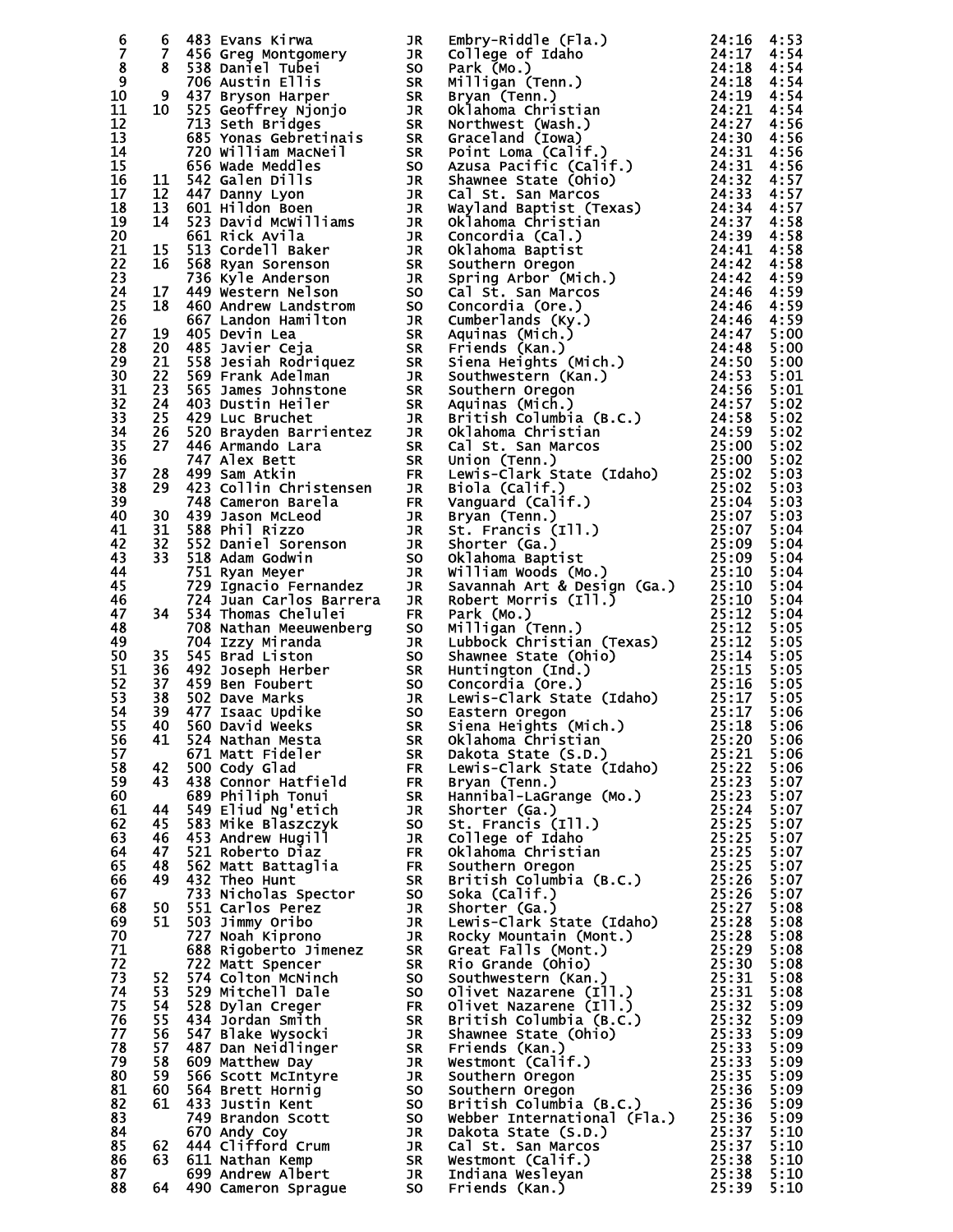| 89         |            |                                                                                                                                                                                                                                                      |    | 65 Edwin Ronolm SR Doame (Neb.) 22:334<br>197 Edwin Ronolm SR Doame (Neb.) 22:334<br>197 Dylan Reyes So. St. Frances (Tl.). 22:334<br>197 Dylan Reyes So. St. Frances (Tl.). 22:344<br>197 Papa Carry (Title Ronolm 2011)<br>198 Gard Tim Hu     |              |
|------------|------------|------------------------------------------------------------------------------------------------------------------------------------------------------------------------------------------------------------------------------------------------------|----|--------------------------------------------------------------------------------------------------------------------------------------------------------------------------------------------------------------------------------------------------|--------------|
| 90         |            |                                                                                                                                                                                                                                                      |    |                                                                                                                                                                                                                                                  |              |
| 91<br>92   |            |                                                                                                                                                                                                                                                      |    |                                                                                                                                                                                                                                                  |              |
| 93         |            |                                                                                                                                                                                                                                                      |    |                                                                                                                                                                                                                                                  |              |
| 94         |            |                                                                                                                                                                                                                                                      |    |                                                                                                                                                                                                                                                  |              |
| 95         |            |                                                                                                                                                                                                                                                      |    |                                                                                                                                                                                                                                                  |              |
| 96<br>97   |            |                                                                                                                                                                                                                                                      |    |                                                                                                                                                                                                                                                  |              |
| 98         |            |                                                                                                                                                                                                                                                      |    |                                                                                                                                                                                                                                                  |              |
| 99         |            |                                                                                                                                                                                                                                                      |    |                                                                                                                                                                                                                                                  |              |
| 100        |            |                                                                                                                                                                                                                                                      |    |                                                                                                                                                                                                                                                  |              |
| 101        |            |                                                                                                                                                                                                                                                      |    |                                                                                                                                                                                                                                                  |              |
| 102<br>103 |            |                                                                                                                                                                                                                                                      |    |                                                                                                                                                                                                                                                  |              |
| 104        |            |                                                                                                                                                                                                                                                      |    |                                                                                                                                                                                                                                                  |              |
| 105        |            |                                                                                                                                                                                                                                                      |    |                                                                                                                                                                                                                                                  |              |
| 106        |            |                                                                                                                                                                                                                                                      |    |                                                                                                                                                                                                                                                  |              |
| 107<br>108 |            |                                                                                                                                                                                                                                                      |    |                                                                                                                                                                                                                                                  |              |
| 109        |            |                                                                                                                                                                                                                                                      |    |                                                                                                                                                                                                                                                  |              |
| 110        |            |                                                                                                                                                                                                                                                      |    |                                                                                                                                                                                                                                                  |              |
| 111        |            |                                                                                                                                                                                                                                                      |    |                                                                                                                                                                                                                                                  |              |
| 112        |            |                                                                                                                                                                                                                                                      |    |                                                                                                                                                                                                                                                  |              |
| 113<br>114 |            |                                                                                                                                                                                                                                                      |    |                                                                                                                                                                                                                                                  |              |
| 115        |            |                                                                                                                                                                                                                                                      |    |                                                                                                                                                                                                                                                  |              |
| 116        |            |                                                                                                                                                                                                                                                      |    |                                                                                                                                                                                                                                                  |              |
| 117        |            |                                                                                                                                                                                                                                                      |    |                                                                                                                                                                                                                                                  |              |
| 118        |            |                                                                                                                                                                                                                                                      |    |                                                                                                                                                                                                                                                  |              |
| 119<br>120 |            |                                                                                                                                                                                                                                                      |    |                                                                                                                                                                                                                                                  |              |
| 121        |            |                                                                                                                                                                                                                                                      |    |                                                                                                                                                                                                                                                  |              |
| 122        |            |                                                                                                                                                                                                                                                      |    |                                                                                                                                                                                                                                                  |              |
| 123        |            |                                                                                                                                                                                                                                                      |    |                                                                                                                                                                                                                                                  |              |
| 124        |            |                                                                                                                                                                                                                                                      |    |                                                                                                                                                                                                                                                  |              |
| 125<br>126 |            |                                                                                                                                                                                                                                                      |    |                                                                                                                                                                                                                                                  |              |
| 127        |            |                                                                                                                                                                                                                                                      |    |                                                                                                                                                                                                                                                  |              |
| 128        |            |                                                                                                                                                                                                                                                      |    |                                                                                                                                                                                                                                                  |              |
| 129        |            |                                                                                                                                                                                                                                                      |    |                                                                                                                                                                                                                                                  |              |
| 130        |            |                                                                                                                                                                                                                                                      |    |                                                                                                                                                                                                                                                  |              |
| 131<br>132 |            |                                                                                                                                                                                                                                                      |    |                                                                                                                                                                                                                                                  |              |
| 133        |            |                                                                                                                                                                                                                                                      |    |                                                                                                                                                                                                                                                  |              |
| 134        |            |                                                                                                                                                                                                                                                      |    |                                                                                                                                                                                                                                                  |              |
| 135        |            |                                                                                                                                                                                                                                                      |    |                                                                                                                                                                                                                                                  |              |
| 136        |            |                                                                                                                                                                                                                                                      |    |                                                                                                                                                                                                                                                  |              |
| 137<br>138 |            |                                                                                                                                                                                                                                                      |    |                                                                                                                                                                                                                                                  |              |
| 139        | 93         | 561 Zach Widner                                                                                                                                                                                                                                      | JR |                                                                                                                                                                                                                                                  | 5:15         |
| 140        | 94         |                                                                                                                                                                                                                                                      |    |                                                                                                                                                                                                                                                  | 5:15         |
| 141        | 95         |                                                                                                                                                                                                                                                      |    |                                                                                                                                                                                                                                                  | 5:15         |
| 142        | 96         |                                                                                                                                                                                                                                                      |    |                                                                                                                                                                                                                                                  | 5:15         |
| 143<br>144 | 97         |                                                                                                                                                                                                                                                      |    |                                                                                                                                                                                                                                                  | 5:15<br>5:15 |
| 145        |            |                                                                                                                                                                                                                                                      |    |                                                                                                                                                                                                                                                  | 5:16         |
| 146        | 98         |                                                                                                                                                                                                                                                      |    |                                                                                                                                                                                                                                                  | 5:16         |
| 147        |            |                                                                                                                                                                                                                                                      |    |                                                                                                                                                                                                                                                  | 5:16         |
| 148        | 99         |                                                                                                                                                                                                                                                      |    |                                                                                                                                                                                                                                                  | 5:16         |
| 149<br>150 | 100<br>101 |                                                                                                                                                                                                                                                      |    |                                                                                                                                                                                                                                                  | 5:16<br>5:16 |
| 151        |            |                                                                                                                                                                                                                                                      |    |                                                                                                                                                                                                                                                  | 5:16         |
| 152        |            |                                                                                                                                                                                                                                                      |    |                                                                                                                                                                                                                                                  | 5:16         |
| 153        |            |                                                                                                                                                                                                                                                      |    |                                                                                                                                                                                                                                                  | 5:16         |
| 154        |            |                                                                                                                                                                                                                                                      |    |                                                                                                                                                                                                                                                  | 5:16         |
| 155        | 102        |                                                                                                                                                                                                                                                      |    |                                                                                                                                                                                                                                                  | 5:16         |
| 156<br>157 | 103        | 698 Aaron Belcher<br>561 Zach Widner<br>409 Corey Clark<br>409 Corey Clark<br>416 Austin Houchens<br>741 Matt Rychel<br>746 Austin Warner<br>746 Austin Warner<br>746 Austin Warner<br>7519 Jason Ogan<br>726 Bryan Picciotto<br>7530 Kasey Ferrigan |    | Savannah Art & Design (Ga.) 26:04<br>Indian Tech<br>Indian Heints (Mich.) 26:04<br>Siena Heights (Mich.) 26:05<br>Baker (Kan.) 26:05<br>Baker (Kan.) 26:05<br>Baker (Ky.) 26:05<br>St. Xavier (Ill.) 26:06<br>Berea (Ky.) 26:06<br>Trinity Chris | 5:16<br>5:16 |
| 158        |            |                                                                                                                                                                                                                                                      |    |                                                                                                                                                                                                                                                  | 5:17         |
| 159        | 104        |                                                                                                                                                                                                                                                      |    |                                                                                                                                                                                                                                                  | 5:17         |
| 160        | 105        |                                                                                                                                                                                                                                                      |    |                                                                                                                                                                                                                                                  | 5:17         |
| 161<br>162 | 106<br>107 |                                                                                                                                                                                                                                                      |    |                                                                                                                                                                                                                                                  | 5:17<br>5:17 |
| 163        | 108        |                                                                                                                                                                                                                                                      |    |                                                                                                                                                                                                                                                  | 5:17         |
| 164        | 109        |                                                                                                                                                                                                                                                      |    |                                                                                                                                                                                                                                                  | 5:17         |
| 165        |            |                                                                                                                                                                                                                                                      |    |                                                                                                                                                                                                                                                  | 5:17         |
| 166        | 110        |                                                                                                                                                                                                                                                      |    |                                                                                                                                                                                                                                                  | 5:17         |
| 167<br>168 | 111        |                                                                                                                                                                                                                                                      |    |                                                                                                                                                                                                                                                  | 5:18<br>5:18 |
| 169        | 112        |                                                                                                                                                                                                                                                      |    |                                                                                                                                                                                                                                                  | 5:18         |
| 170        |            |                                                                                                                                                                                                                                                      |    |                                                                                                                                                                                                                                                  | 5:18         |
| 171        | 113        | 462 Cory Pena                                                                                                                                                                                                                                        | JR |                                                                                                                                                                                                                                                  | 5:18         |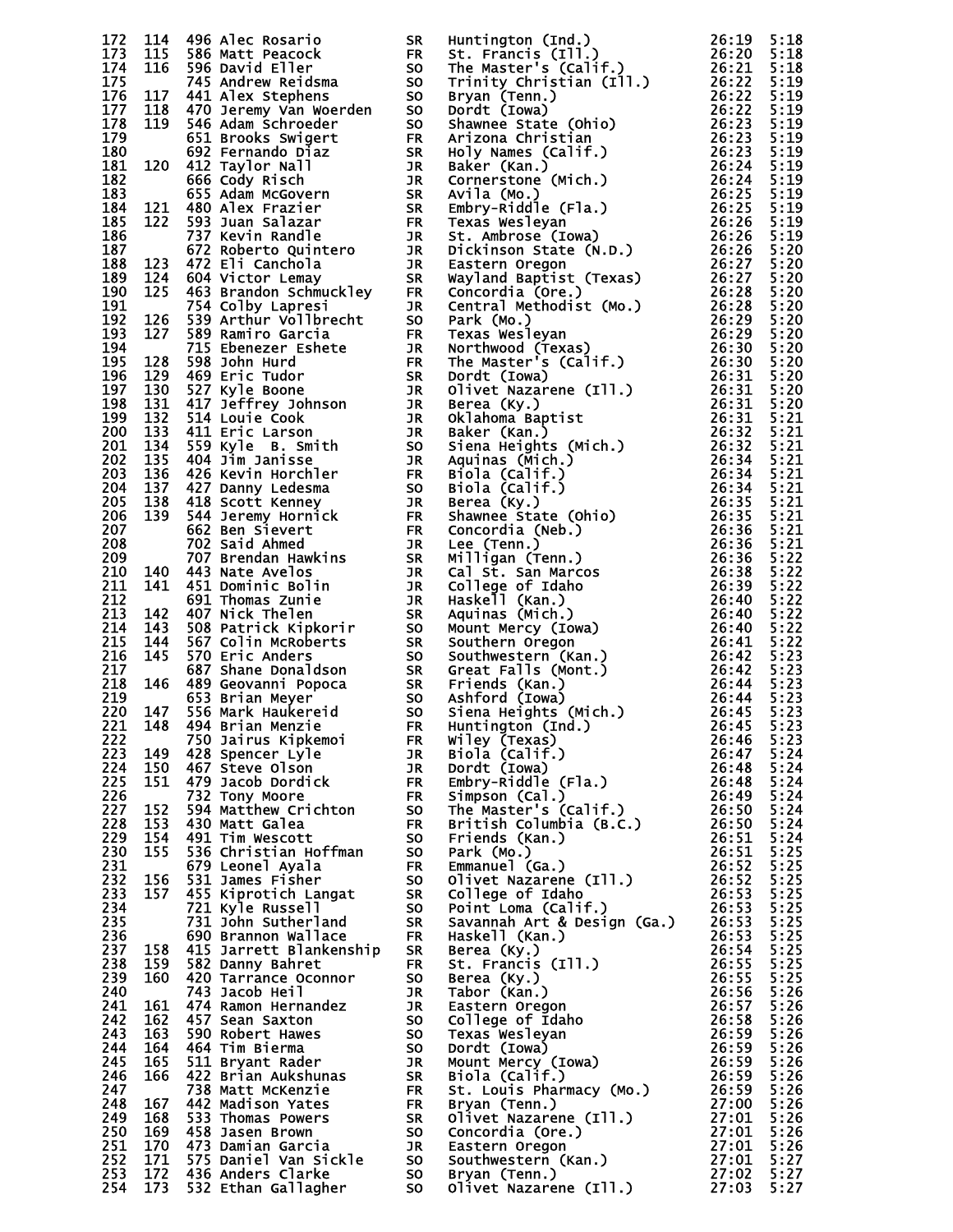|     |     |                      |    | 255 174 six rew Crawford<br>256 177 424 Andrew Datedler<br>256 177 424 Andrew Datedler<br>277 424 Andrew Datedler<br>277 424 Andrew Datedler<br>277 424 Andrew Datedler<br>287 178 454 Andrew Datedler<br>288 178 454 Andrew Datedler<br>288 |       |      |
|-----|-----|----------------------|----|----------------------------------------------------------------------------------------------------------------------------------------------------------------------------------------------------------------------------------------------|-------|------|
|     |     | 550 Allen O'Neal     |    |                                                                                                                                                                                                                                              |       | 5:53 |
| 305 | 211 |                      | SR | Shorter (Ga.)                                                                                                                                                                                                                                | 29:11 |      |
| 306 | 212 | 576 Thad Dies        | FR | Southwestern Christian (Okla.) 29:19                                                                                                                                                                                                         |       | 5:54 |
| 307 |     | 752 Kyle Bottom      | FR | York (Neb.)                                                                                                                                                                                                                                  | 29:25 | 5:55 |
| 308 | 213 | 578 Eric Markham     | FR | Southwestern Christian (Okla.) 29:32                                                                                                                                                                                                         |       | 5:57 |
|     |     |                      |    |                                                                                                                                                                                                                                              |       |      |
| 309 |     | 674 William Gonzalez | JR | Dillard (La.)                                                                                                                                                                                                                                | 29:45 | 6:00 |
| 310 | 214 | 614 Emmanuel Deteige | FR | Xavier (La.)                                                                                                                                                                                                                                 | 30:14 | 6:05 |
| 311 |     | 673 Jevonte Ezzard   | FR | Dillard (La.)                                                                                                                                                                                                                                | 30:23 | 6:07 |
| 312 | 215 | 619 Jamaal Williams  | FR | Xavier (La.)                                                                                                                                                                                                                                 | 31:37 | 6:22 |
|     |     |                      |    |                                                                                                                                                                                                                                              |       |      |

| Official Men's Team Results |  |  |  |  |
|-----------------------------|--|--|--|--|
|-----------------------------|--|--|--|--|

|            |                | 93 Oklahoma Christian                                                                                                       |                                                    | 24:40 2:03:16) |
|------------|----------------|-----------------------------------------------------------------------------------------------------------------------------|----------------------------------------------------|----------------|
| ı<br>34567 | $\overline{2}$ | Silas Kisorio<br>10 Geoffrey Njonjo<br>14 David McWilliams<br>26 Brayden Barrientez<br>41 Nathan Mesta<br>(47) Roberto Diaz | 23:59<br>24:21<br>24:37<br>24:59<br>25:20<br>25:25 |                |
|            |                | 68) Austin Simkins                                                                                                          | 25:42                                              |                |
|            |                |                                                                                                                             |                                                    |                |
|            |                | 188 Cal St. San Marcos                                                                                                      |                                                    | 25:08 2:05:40) |
|            |                |                                                                                                                             | 24:33                                              |                |
|            |                |                                                                                                                             | 24:46                                              |                |
|            |                | 12 Danny Lyon<br>17 Western Nelson<br>27 Armando Lara                                                                       | 25:00                                              |                |
|            |                | 62 Clifford Crum                                                                                                            | 25:37                                              |                |
|            |                | 70 Marc Martinez                                                                                                            | 25:44                                              |                |
| 234567     | (102)          | Ryan Jensen<br>140) Nate Avelos                                                                                             | 26:11                                              |                |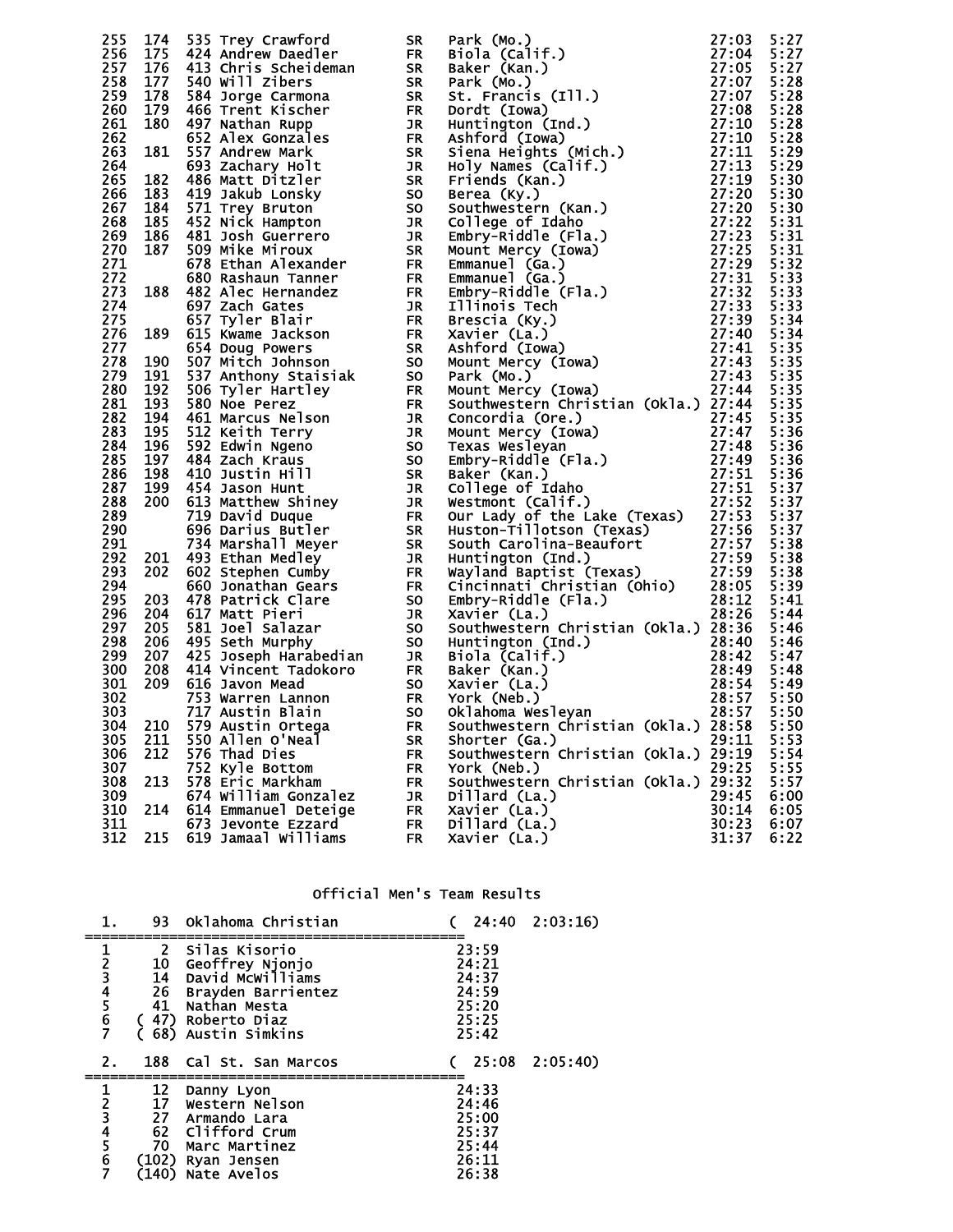| 3.                                   | 206                                           | Southern Oregon                                                                                                                    | 25:15<br>C                                                  | 2:06:14) |
|--------------------------------------|-----------------------------------------------|------------------------------------------------------------------------------------------------------------------------------------|-------------------------------------------------------------|----------|
| 1<br>23456<br>Ž                      | 16<br>23<br>48<br>59<br>60                    | Ryan Sorenson<br>James Johnstone<br>Matt Battaglia<br>Scott McIntyre<br>Brett Hornig<br>(103) Eric Ghelfi<br>(144) Colin McRoberts | 24:42<br>24:56<br>25:25<br>25:35<br>25:36<br>26:11<br>26:41 |          |
| 4.                                   | 228                                           | Lewis-Clark State (Idaho)                                                                                                          | 25:23<br>$\mathcal{C}$                                      | 2:06:53) |
| 123456<br>$\overline{7}$             | 28<br>38<br>42<br>51<br>69<br>(110)           | Sam Atkin<br>Dave Marks<br>Cody Glad<br>Jimmy Oribo<br>Cody Larson<br>( 86) Hayden Randall<br>Nick Pierson                         | 25:02<br>25:17<br>25:22<br>25:28<br>25:44<br>25:58<br>26:16 |          |
| 5.                                   | 254                                           | Wayland Baptist (Texas)                                                                                                            | 24:56<br>$\mathcal{C}$                                      | 2:04:39  |
| $\mathbf{1}$<br>$\frac{2}{3}$<br>456 | 1<br>4<br>13<br>112<br>124                    | Kennedy Kithuka<br>Edward Taragon<br>Hildon Boen<br>Art Parra<br>Victor Lemay<br>(202) Stephen Cumby                               | 23:15<br>24:05<br>24:34<br>26:18<br>26:27<br>27:59          |          |
| 6.                                   | 257                                           | British Columbia (B.C.)                                                                                                            | 25:27<br>$\mathsf{C}$                                       | 2:07:14  |
| 1<br>23456<br>$\overline{7}$         | 25<br>49<br>55<br>61<br>67<br>(81)            | Luc Bruchet<br>Theo Hunt<br>Jordan Smith<br>Justin Kent<br>Tim Huebsch<br>Jack Williams<br>(153) Matt Galea                        | 24:58<br>25:26<br>25:32<br>25:36<br>25:42<br>25:51<br>26:50 |          |
| 7.                                   | 279                                           | Oklahoma Baptist                                                                                                                   | 25:28<br>C                                                  | 2:07:18  |
| 123456<br>$\overline{7}$             | 15<br>33<br>72<br>76<br>83<br>(98)<br>(132)   | Cordell Baker<br>Adam Godwin<br>Neal Ellis<br>Jory Custar<br>Nathan Ellis<br>Jason Ogan<br>Louie Cook                              | 24:41<br>25:09<br>25:45<br>25:48<br>25:55<br>26:07<br>26:31 |          |
| 8.                                   | 282                                           | Shorter (Ga.)                                                                                                                      | 25:32<br>$\mathcal{C}$                                      | 2:07:39  |
| 1234567                              | 32<br>44<br>50<br>77<br>79.<br>(211)          | Daniel Sorenson<br>Eliud Ng'etich<br>Carlos Perez<br>Nicolas Toscan<br>Peter Limo<br>(100) Evans Tanui<br>Allen O'Neal             | 25:09<br>25:24<br>25:27<br>25:49<br>25:50<br>26:08<br>29:11 |          |
| 9.                                   | 297                                           | Shawnee State (Ohio)                                                                                                               | 25:31<br>$\mathcal{C}$                                      | 2:07:35  |
| 123456<br>$\overline{7}$             | 11<br>35<br>56<br>90<br>105<br>(119)<br>(139) | Galen Dills<br><b>Brad Liston</b><br>Blake Wysocki<br>Jeremy Anderson<br><b>Breydon Gates</b><br>Adam Schroeder<br>Jeremy Hornick  | 24:32<br>25:14<br>25:33<br>26:03<br>26:13<br>26:23<br>26:35 |          |
| 10.                                  | 300                                           | The Master's (Calif.)                                                                                                              | 25:19<br>$\mathsf{C}$                                       | 2:06:33  |
| 1234567                              | 3<br>5<br>85<br>91<br>116<br>(152)            | John Gilbertson<br>Anthony Pizzo<br>Josiah Downer<br>Paul Jesson<br>David Eller<br>$(128)$ John Hurd<br>Matthew Crichton           | 24:03<br>24:10<br>25:56<br>26:03<br>26:21<br>26:30<br>26:50 |          |
| 11.                                  | 307                                           | Bryan (Tenn.)                                                                                                                      | 25:30<br>$\mathsf{C}$                                       | 2:07:26  |
| 1<br>$\overline{2}$                  | 9<br>30                                       | Bryson Harper<br>Jason McLeod                                                                                                      | 24:19<br>25:07                                              |          |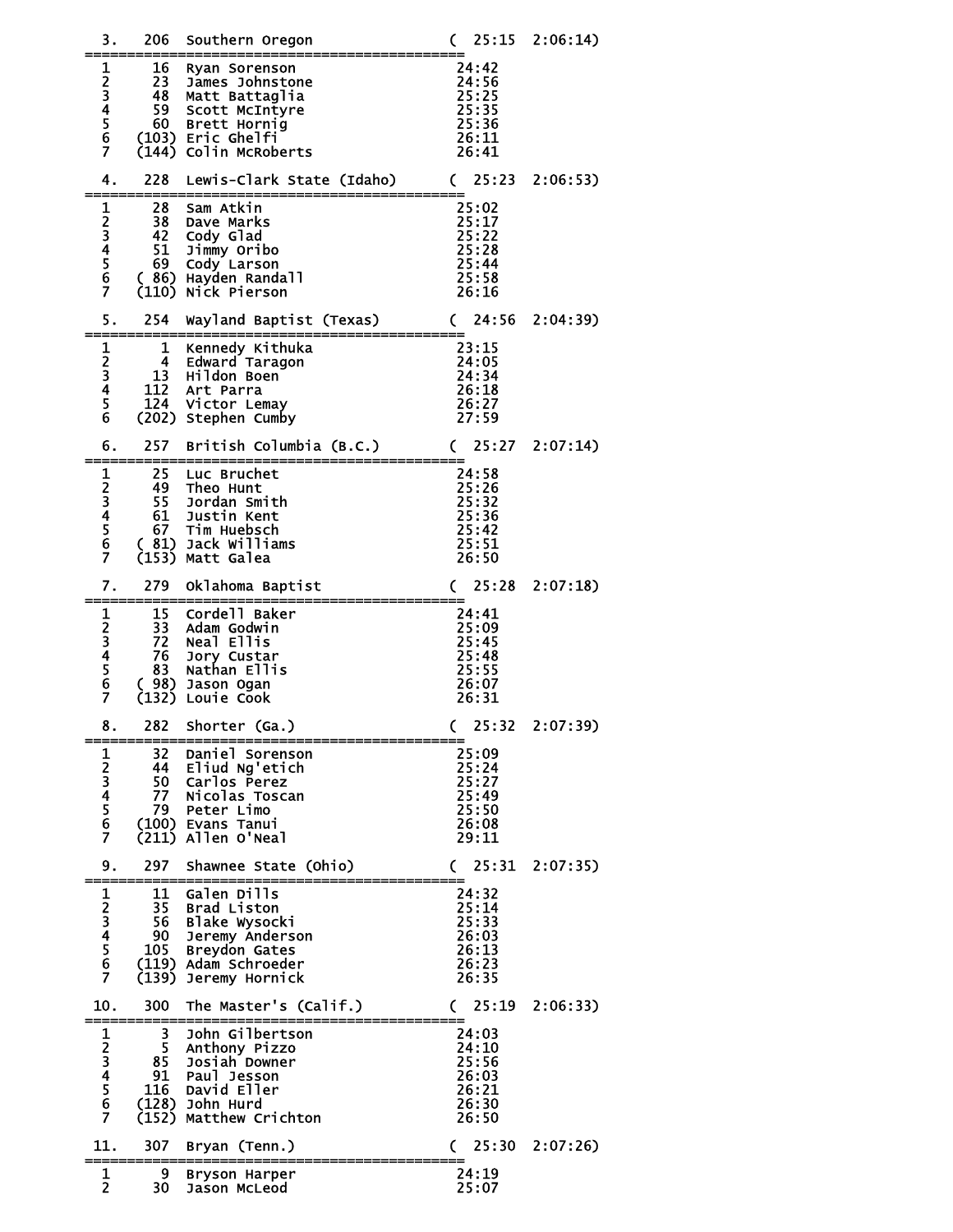| 34567                                                                                                      | 43<br>108                           | Connor Hatfield<br>Anthony Simpson<br>117 Alex Stephens<br>(167) Madison Yates<br>(172) Anders Clarke                                        | 25:23<br>26:15<br>26:22<br>27:00<br>27:02                   |          |
|------------------------------------------------------------------------------------------------------------|-------------------------------------|----------------------------------------------------------------------------------------------------------------------------------------------|-------------------------------------------------------------|----------|
| 12.                                                                                                        | 312                                 | Aquinas (Mich.)                                                                                                                              | 25:33<br>C                                                  | 2:07:42) |
| 1234567                                                                                                    | 19<br>24<br>78<br>82<br>109         | Devin Lea<br>Dustin Heiler<br>Kolin Stickney<br>Dan Foley<br>Mike Gravelyn<br>(135) Jim Janisse<br>(142) Nick Thelen                         | 24:47<br>24:57<br>25:50<br>25:53<br>26:15<br>26:34<br>26:40 |          |
| 13.                                                                                                        | 327                                 | St. Francis (Ill.)                                                                                                                           | 25:40<br>$\mathcal{C}$                                      | 2:08:17  |
| 1<br>234567                                                                                                | 31<br>45<br>65<br>71<br>115         | Phil Rizzo<br>Mike Blaszczyk<br>Dylan Reyes<br>Jake Ferris<br>Matt Peacock<br>(159) Danny Bahret<br>(178) Jorge Carmona                      | 25:07<br>25:25<br>25:40<br>25:45<br>26:20<br>26:55<br>27:07 |          |
| 14.                                                                                                        | 350                                 | Westmont (Calif.)                                                                                                                            | 25:44<br>C                                                  | 2:08:38  |
| 123456                                                                                                     | 58<br>63<br>74.<br>75<br>80.        | Matthew Day<br>Nathan Kemp<br>Jake Jeanson<br>Evan Bradford<br>Matt Organista<br>(200) Matthew Shiney                                        | 25:33<br>25:38<br>25:48<br>25:48<br>25:51<br>27:52          |          |
| 15.                                                                                                        | 372                                 | Siena Heights (Mich.)                                                                                                                        | 25:44<br>$\mathsf{C}$                                       | 2:08:39  |
| 1234567                                                                                                    | 21<br>40.<br>84.<br>93<br>134       | Jesiah Rodriquez<br>David Weeks<br>Justin Bateson<br>Zach Widner<br>Kyle B. Smith<br>(147) Mark Haukereid<br>(181) Andrew Mark               | 24:50<br>25:18<br>25:55<br>26:04<br>26:32<br>26:45<br>27:11 |          |
| 16.                                                                                                        | 379                                 | Friends (Kan.)                                                                                                                               | 25:46<br>C                                                  | 2:08:48  |
| 1<br>$\overline{\mathbf{c}}$<br>3<br>$\overline{\mathbf{4}}$<br>$\begin{array}{c} 5 \\ 6 \\ 7 \end{array}$ | 20.<br>57<br>92                     | Javier Ceja<br>Dan Neidlinger<br>64 Cameron Sprague<br><b>Brock Nooney</b><br>146 Geovanni Popoca<br>(154) Tim Wescott<br>(182) Matt Ditzler | 24:48<br>25:33<br>25:39<br>26:04<br>26:44<br>26:51<br>27:19 |          |
| 17.                                                                                                        |                                     | 424 Eastern Oregon                                                                                                                           | (25:57)                                                     | 2:09:41) |
| 1<br>23456<br>Ž                                                                                            | 39<br>66<br>107                     | Isaac Updike<br>Brian Bragg<br>89 Hans Roelle<br>Brian Nelson<br>123 Eli Canchola<br>(161) Ramon Hernandez<br>(170) Damian Garcia            | 25:17<br>25:41<br>26:02<br>26:14<br>26:27<br>26:57<br>27:01 |          |
| 18.                                                                                                        | 436                                 | Southwestern (Kan.)                                                                                                                          | 25:56<br>C                                                  | 2:09:36  |
| 1234567                                                                                                    | 22 <sub>2</sub><br>52<br>106<br>111 | Frank Adelman<br>Colton McNinch<br>Sam McDaniel<br>Carrington Crum<br>145 Eric Anders<br>(171) Daniel Van Sickle<br>(184) Trey Bruton        | 24:53<br>25:31<br>26:14<br>26:16<br>26:42<br>27:01<br>27:20 |          |
| 19.                                                                                                        | 462                                 | Concordia (Ore.)                                                                                                                             | (25:58)                                                     | 2:09:49  |
| 1<br>23456                                                                                                 | 18<br>37                            | Andrew Landstrom<br><b>Ben Foubert</b><br>113 Cory Pena<br>125 Brandon Schmuckley<br>169 Jasen Brown<br>(194) Marcus Nelson                  | 24:46<br>25:16<br>26:18<br>26:28<br>27:01<br>27:45          |          |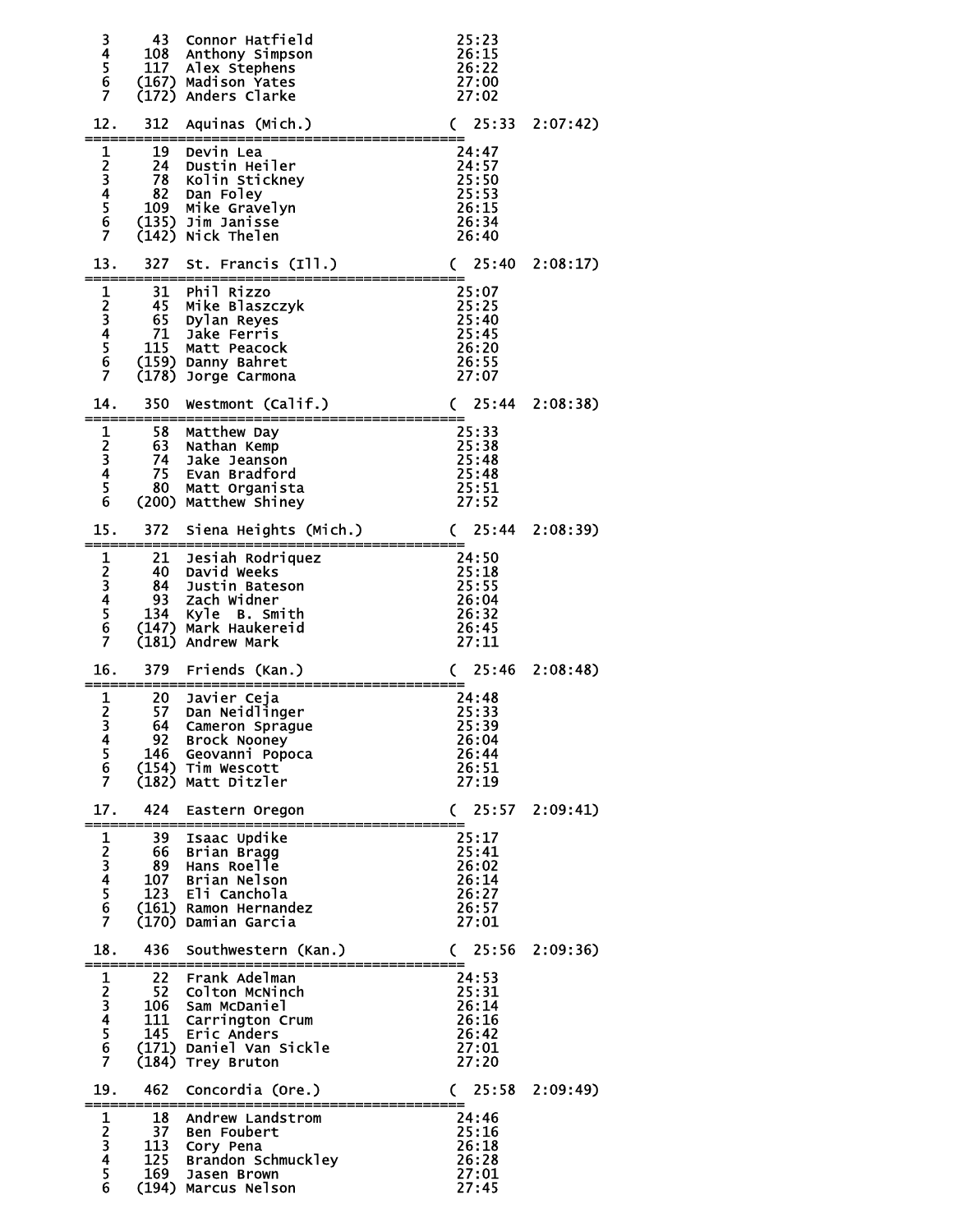| 20.             | 492                                                | Olivet Nazarene (Ill.)                                                                                                                  | 26:07<br>$\mathcal{C}$                                      | 2:10:34)       |
|-----------------|----------------------------------------------------|-----------------------------------------------------------------------------------------------------------------------------------------|-------------------------------------------------------------|----------------|
| 1<br>234567     | 53<br>54<br>99<br>130<br>156<br>(173)              | Mitchell Dale<br>Dylan Creger<br>Kasey Ferrigan<br>Kyle Boone<br>James Fisher<br>(168) Thomas Powers<br>Ethan Gallagher                 | 25:31<br>25:32<br>26:08<br>26:31<br>26:52<br>27:01<br>27:03 |                |
| 21.             | 497                                                | Park (Mo.)                                                                                                                              | 25:59<br>$\mathcal{C}$                                      | 2:09:53)       |
| 1<br>23456<br>Ż | 8<br>34<br>126<br>155<br>174<br>(191)              | Daniel Tubei<br>Thomas Chelulei<br>Arthur Vollbrecht<br>Christian Hoffman<br>174 Trey Crawford<br>(177) Will Zibers<br>Anthony Staisiak | 24:18<br>25:12<br>26:29<br>26:51<br>27:03<br>27:07<br>27:43 |                |
| 22.             | 513                                                | College of Idaho                                                                                                                        | 26:03<br>$\mathsf{C}$                                       | 2:10:12)       |
| 1<br>23456<br>Ž | 7<br>46<br>141<br>157<br>$\overline{162}$<br>(199) | Greg Montgomery<br>Andrew Hugill<br>Dominic Bolin<br>Kiprotich Langat<br>Sean Saxton<br>(185) Nick Hampton<br>Jason Hunt                | 24:17<br>25:25<br>26:39<br>26:53<br>26:58<br>27:22<br>27:51 |                |
| 23.             | 572                                                | Huntington (Ind.)                                                                                                                       | 26:19<br>$\mathcal{C}$                                      | 2:11:34)       |
| 1<br>23456<br>Ż | 36<br>94.<br>114<br>148<br>180<br>(206)            | Joseph Herber<br>Lance Wood<br>Alec Rosario<br>Brian Menzie<br>Nathan Rupp<br>(201) Ethan Medley<br>Seth Murphy                         | 25:15<br>26:05<br>26:19<br>26:45<br>27:10<br>27:59<br>28:40 |                |
| 24.             | 589                                                | Dordt (Iowa)                                                                                                                            | 26:23<br>$\mathsf{C}$                                       | 2:11:52)       |
| 1234567         | 88<br>104<br>118<br>129<br>150<br>(179)            | Nathan Jackson<br>Ryan Tholen<br>Jeremy Van Woerden<br>Eric Tudor<br>Steve Olson<br>(164) Tim Bierma<br>Trent Kischer                   | 25:59<br>26:12<br>26:22<br>26:31<br>26:48<br>26:59<br>27:08 |                |
| 25.             | 611                                                | Baker (Kan.)                                                                                                                            | 26:25<br>C                                                  | 2:12:05        |
| 1<br>234567     | 87<br>95<br>120<br>133<br>176<br>(198)<br>(208)    | Aaron Caldwell<br>Corey Clark<br>Taylor Nall<br>Eric Larson<br>Chris Scheideman<br>Justin Hill<br>Vincent Tadokoro                      | 25:59<br>26:05<br>26:24<br>26:32<br>27:05<br>27:51<br>28:49 |                |
| 26.             | 617                                                | Biola (Calif.)                                                                                                                          | 26:24<br>C                                                  | 2:11:56        |
| 1234567         | 29<br>136<br>137<br>149<br>166<br>(175)<br>(207)   | Collin Christensen<br>Kevin Horchler<br>Danny Ledesma<br>Spencer Lyle<br>Brian Aukshunas<br>Andrew Daedler<br>Joseph Harabedian         | 25:02<br>26:34<br>26:34<br>26:47<br>26:59<br>27:04<br>28:42 |                |
| 27.             | 620                                                | Berea (Ky.)                                                                                                                             | C                                                           | 26:27 2:12:11) |
| 1234567         | 96.<br>97<br>131<br>138<br>158<br>(160)<br>(183)   | Austin Houchens<br>Darryll Patrick<br>Jeffrey Johnson<br>Scott Kenney<br>Jarrett Blankenship<br>Tarrance Oconnor<br>Jakub Lonsky        | 26:05<br>26:06<br>26:31<br>26:35<br>26:54<br>26:55<br>27:20 |                |
| 28.             | 652                                                | Embry-Riddle (Fla.)                                                                                                                     | 26:29<br>C                                                  | 2:12:24)       |